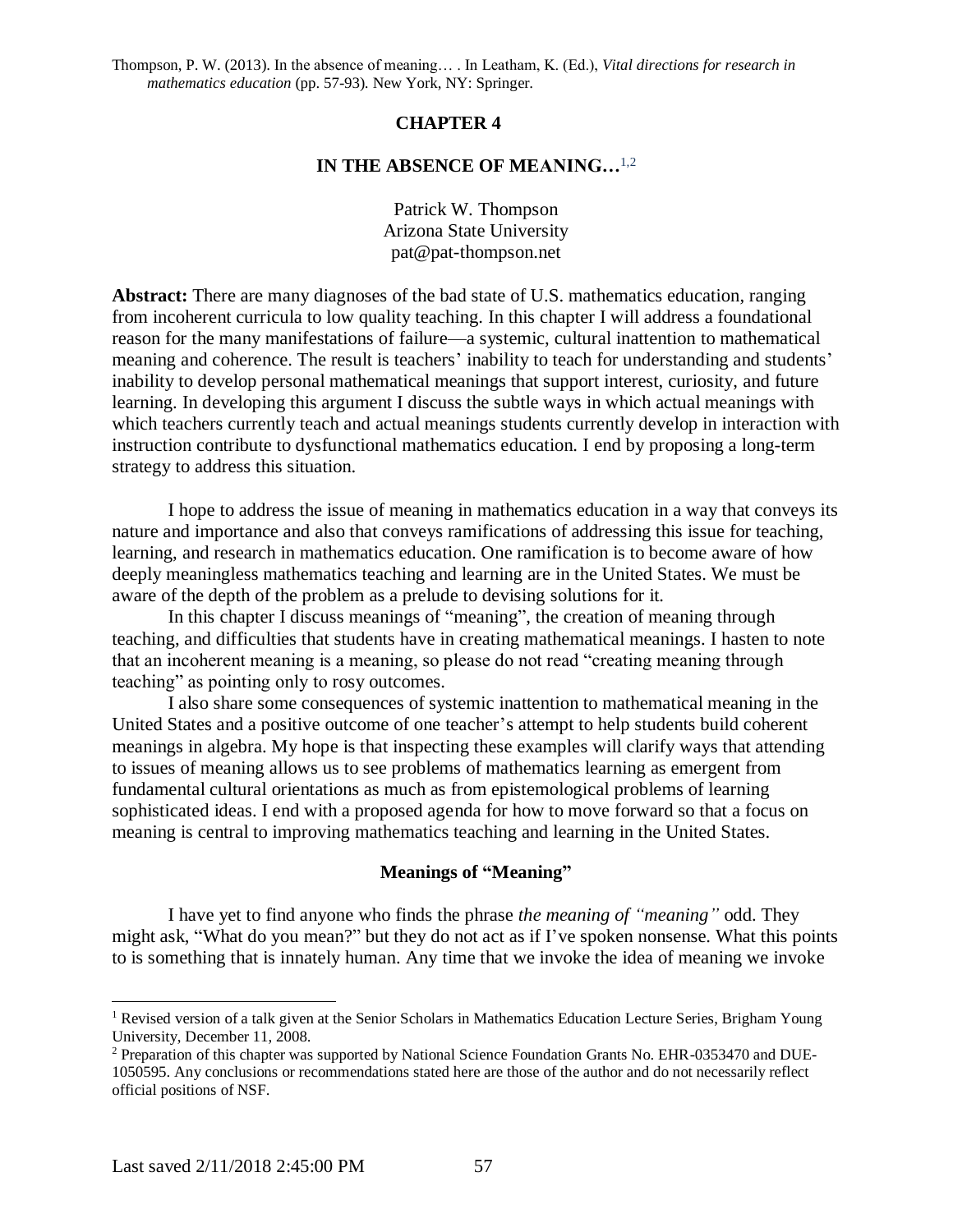the idea of meaning. The idea of meaning is so deeply recursive that when we talk about issues of meaning we are talking about an intellectual capacity that is unique to humans. The recursive nature of attempts to examine the nature of meaning suggests, in line with Dewey (1910, 1933), that reflection and abstraction are at its core.

Philosophical disputes about the nature of meaning have centered historically around the referential relationship between language and reality. Ogden and Richards (1923/1989) offered their well-known semantic triangle (*Figure 1*), which places referents in the world, but the relationship between a symbol and a referent exists only by way of a person making the association. Putnam (1973, 1975) argued strongly that meanings cannot be characterized by individuals' psychological states. "Meanings just ain't in the head", he famously said (Putnam, 1975, p. 227).



#### *Figure 1.* Ogden and Richards' (1923/1989) semiotic triangle.

A second perspective on meaning focuses on what people intend to convey via an utterance, and what people imagine being conveyed as they hear an utterance. Grice (1957) presented an entertaining analysis of this perspective. He first distinguished between natural meanings and nonnatural meanings. A natural meaning, in Grice's usage, is an inference one makes from observing something-in-the-world (e.g., "red spots mean measles"). He was not much interested in this type of meaning, focusing instead on what he called nonnatural meanings—"meaning<sub>NN</sub>"—ideas and ways of thinking that someone intends to convey to someone else and uses signs or symbols to do so. Grice distinguished among three ways that meaning<sub>NN</sub> can be seen at play in typical uses of "to mean":

(1) "A meant NN something by  $x$ " is (roughly) equivalent to "A intended the utterance of *x* to produce some effect in an audience by means of the recognition of this intention"; and we may add that to ask what *A* meant is to ask for a specification of the intended effect (though, of course, it may not always be possible to get a straight answer involving a "that" clause, for example, "a belief that . . .").

(2) " $x$  meant something" is (roughly) equivalent to "Somebody meant<sub>NN</sub> something by *x*." Here again there will be cases where this will not quite work. I feel inclined to say that (as regards traffic lights) the change to red meant<sub>NN</sub> that the traffic was to stop; but it would be very unnatural to say, "Somebody (e.g., the Corporation) meantNN by the redlight change that the traffic was to stop." Nevertheless, there seems to be some sort of reference to somebody's intentions.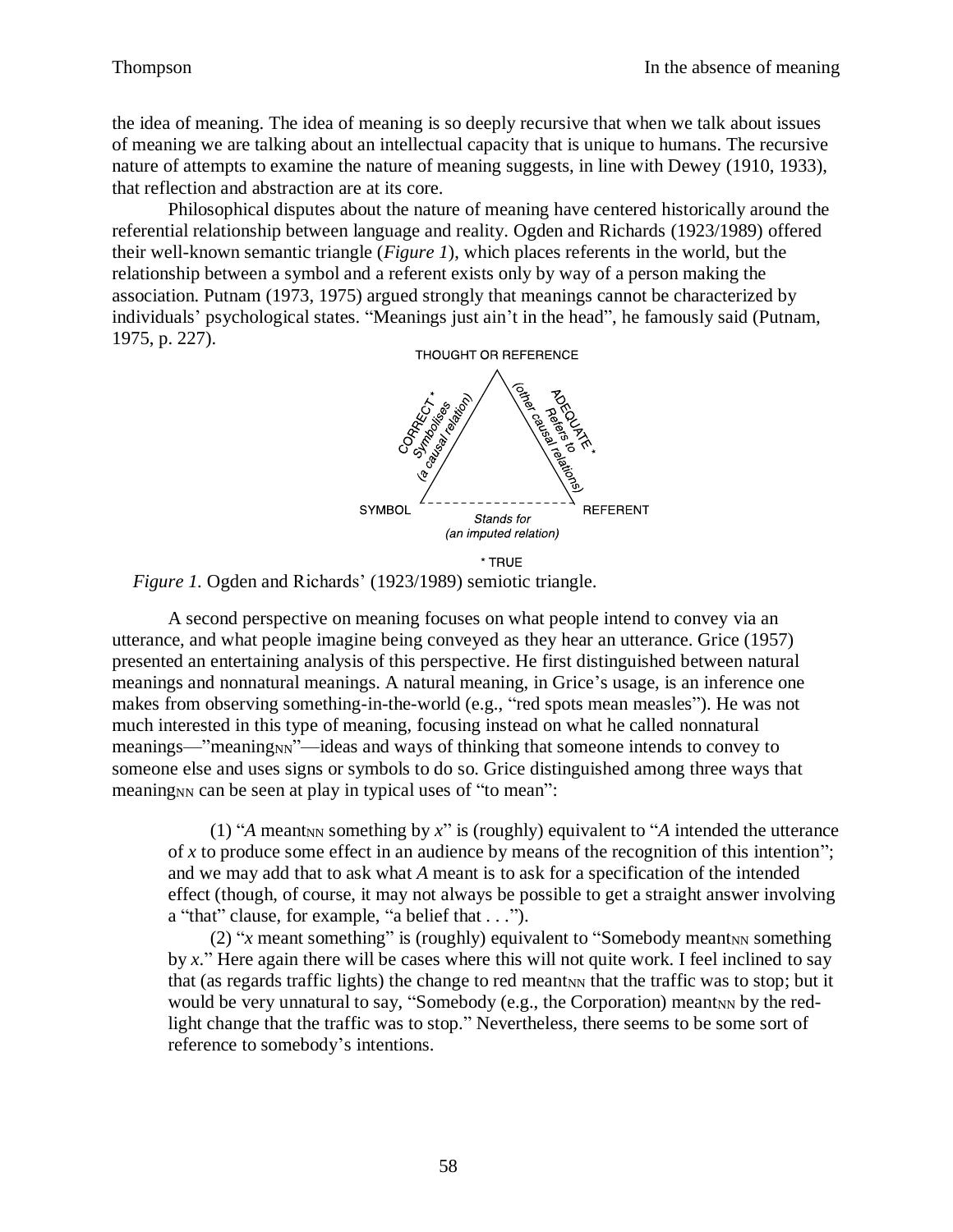$(3)$  "*x* means n (timeless) that so-and-so" might as a first shot be equated with some statement or disjunction of statements about what "people" (vague) intend (with qualifications about "recognition") to effect by *x*. (Grice, 1957, p. 385)

The significance of Grice's position for mathematics education is that the "mathematics on the page" cannot be the conveyor of meaning. Meanings reside in the minds of the person producing it and the person interpreting it.

Walker Percy, in his famous *Delta Factor* (Percy, 1975a, 1975b), expressed the result of his years-long puzzlement over the nature of man through an analysis of Helen Keller learning the word "water". He began from the perspective of Ogden and Richards' triangle, but later abandoned that approach because of the difficulty he had arguing that Keller had access to a realworld material called "water". Percy realized that Keller's connections were not between water and a sign. Rather, the connections were between experiences that she was having. Instead of the causal relations that Ogden and Richards posited between symbol and thought, Percy insisted that there was no causation at all—that the triangle was irreducible, and that the links in the triangle were all made by Helen. Percy called Keller's irreducible construction an instance of *The Delta Phenomenon.* He reflected upon his attempt to use Ogden and Richards' triangle to capture "what happened" when Keller learned the word "water":

The longer one thought about the irreducible triangle and its elements and relations, the queerer they got.

Compare Delta  $\Delta$  phenomenon with the pseudo triangle of Ogden and Richards: buzzer→dog→food. The latter is a pseudo triangle because one needn't think of it as a triangle at all but can conceive the event quite easily as a series of energy exchanges beginning with buzzer and ending in the dog's salivation and approaching food.

But consider the Delta phenomenon in its simplest form. A boy has just come into the naming stage of language acquisition and one day points to a balloon and looks questioningly at his father. The father says, "That's a balloon," or perhaps just, "Balloon."

Here the Delta phenomenon is as simple as Helen's breakthrough in the well-house, the main difference being that the boy is stretching out over months what Helen took by storm in a few hours.

But consider.

Unlike the buzzer-dog-salivation sequence, one runs immediately into difficulty when one tries to locate and specify the Delta elements—balloon (thing), balloon (word), boy (organism).

In a word, my next discovery was bad news. It was the discovery of three mystifying negatives. In the Delta phenomenon it seems: The balloon is not the balloon out there. The word balloon is not the sound in the air. The boy is not the organism boy. (Percy, 1975a, Kindle Locations 661-673).

In other words, Percy saw Keller's construction of meaning as an epiphenomenon, an emergent unification created by Keller's association of her tactile experience of what an observer would call *water pouring over her hand* and the tactile experience of what Anne Sullivan would have called *signing into her hand*. Keller made her experiences whole through an act of *naming*. It was Keller's connecting these experiences that made Sullivan's sign have a referent, and the meaning *within* Keller was irreducible. It had all three components simultaneously.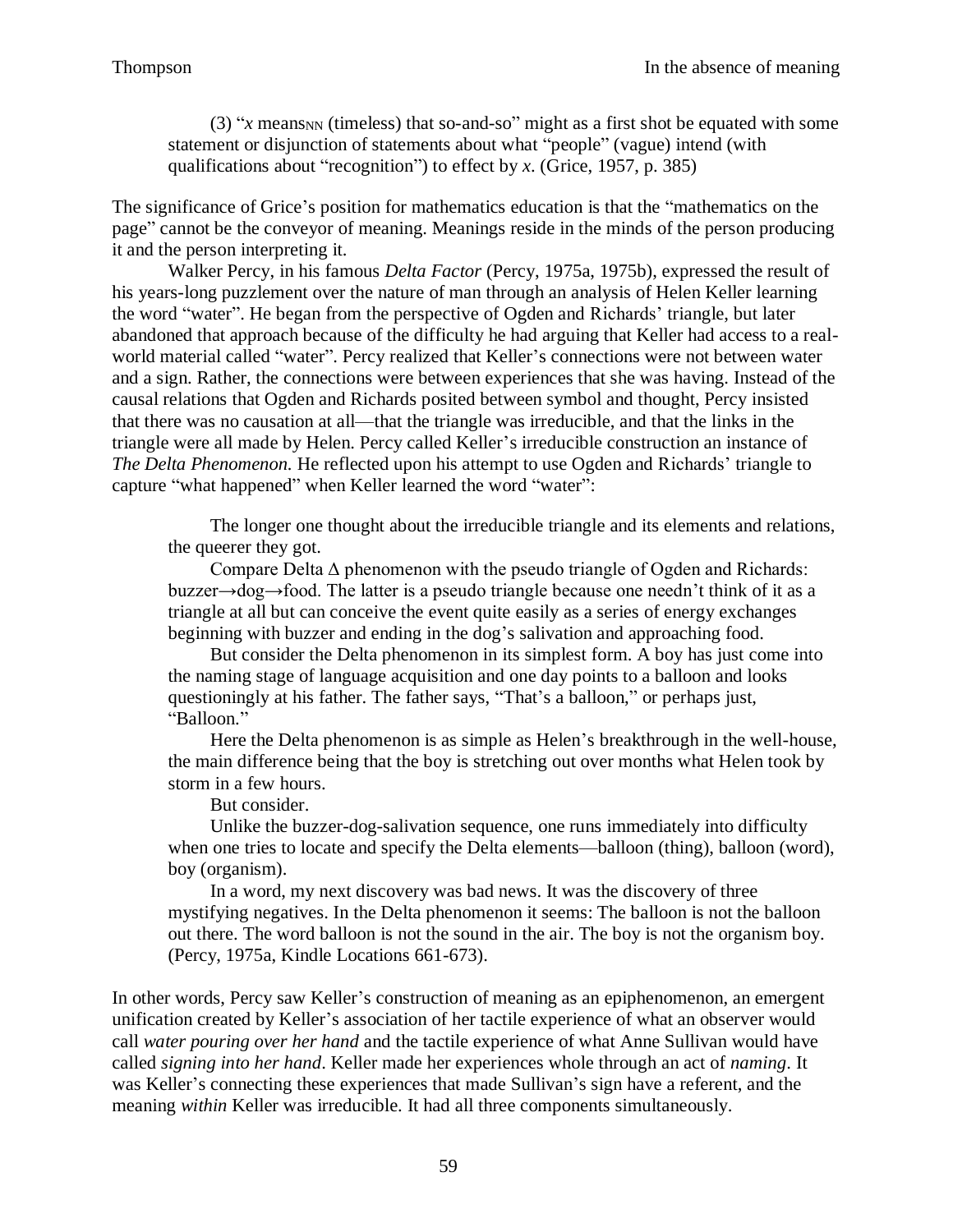John Dewey (1910, 1933) considered meaning and understanding to be synonymous, and either to be the product of thinking. His idea of thinking was very special, however. His interest was in what he sometimes called *reflective* thinking. To Dewey, coherence is a characteristic outcome of thinking – thinking leads to "the organization of facts and conditions which, just as they stand, are isolated, fragmentary, and discrepant, the organization being effected through the introduction of connecting links, or middle terms" (Dewey, 1910, p. 79). Dewey also considered thinking to be the primary mechanism for the construction and refinement of meaning: "That thinking both employs and expands notions, conceptions, is then simply saying that in inference and judgment we use meanings, and that this use also corrects and widens them" (Dewey, 1910, p. 125). He also emphasized the role of meaning in human communication:

It is significant that one meaning of the term *understood* is something so thoroughly mastered, so completely agreed upon, as to be *assumed*; that is to say, taken as a matter of course without explicit statement. The familiar "goes without saying" means "it is understood." If two persons can converse intelligently with each other, it is because common experience supplies a background of mutual understanding upon which their respective remarks are projected. To dig up and to formulate this common background would be imbecile; it is "understood", that is, it is silently sup-plied and implied as the taken-for-granted.

If, however, the two persons find themselves at cross purposes, it is necessary to dig up and compare the presuppositions, the implied context, on the basis of which each is speaking. The im-plicit is ex-plicit; what was unconsciously assumed is exposed to the light of conscious day." (Dewey, 1910, p. 214).

Meaning and understanding were synonymous to Piaget, also. But he put it differently than Dewey. Though I know of no place where Piaget said this directly, I agree with Skemp (1961, 1962, 1979) that, to Piaget, "to understand" was synonymous with "to assimilate to a scheme". Of course, this is entirely unhelpful if we do not know what Piaget meant by a scheme. My understanding of what Piaget meant by "scheme" differs from that proposed by Cobb and Glaersfeld (1983) and by Glasersfeld (1995, 1998). They proposed that, to Piaget, a scheme was a three-part mental structure: a condition that would trigger a scheme, an action or system of actions, and an anticipation of what the action should produce. I believe what Cobb and Glasersfeld described fits better with Piaget called a *schema* of action (Piaget, 1968, p. 11; Piaget & Inhelder, 1969, p. 4). Piaget spoke of a child's sucking schema, for example. I believe Piaget had larger organizations in mind when he spoke of schemes—organizations of operations, images, schemata, and schemes—that did not have easily identified entry points that might trigger action.<sup>3</sup> I have spoken, for example, of a *rate of change scheme* (Thompson & Thompson, 1996; Thompson, 1994a, 1994c; Thompson & Thompson, 1992) that entails a complex coordination of understandings of quantity, variation, relative change, accumulation, and proportionality. Luis Saldanha and I (2003) wrote about a coordination among understandings of quantity, measure, proportionality, multiplication, and division as comprising a *fraction scheme.* So, in Piaget's system, *to understand* means *to assimilate to a scheme*, but this is still somewhat unsatisfactory because we need to understand Piaget's meaning of assimilation.

 $\overline{a}$ 

 $3$  The concept of scheme is recursive. A scheme can entail other schemes.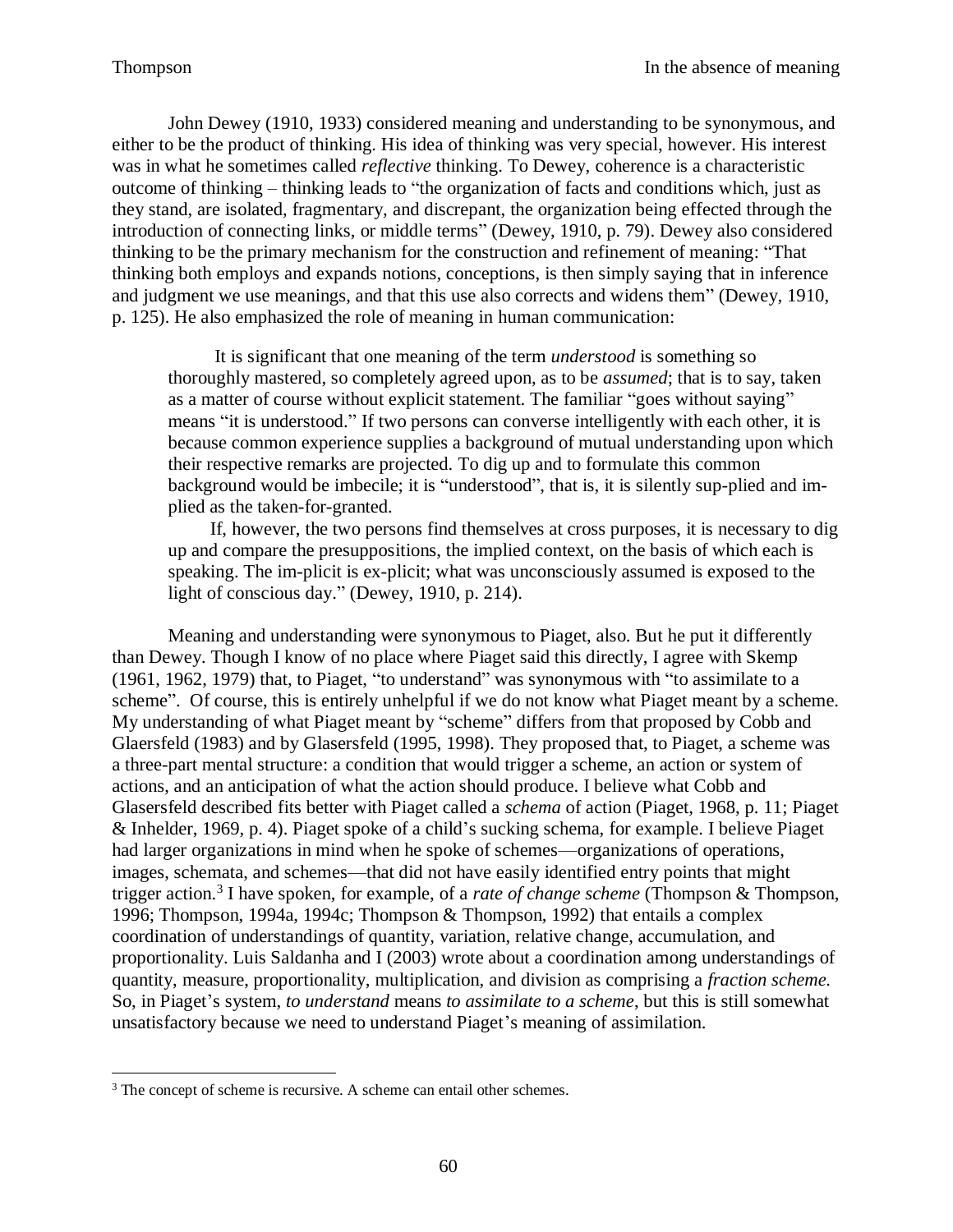Standard meanings of "assimilate" all entail some sense of something being absorbed by something else. As Piaget famously said, "A rabbit that eats a cabbage doesn't become cabbage; it is the cabbage that becomes rabbit—that's assimilation. It's the same thing at the psychological level. Whatever a stimulus is, it is integrated with internal structures" (Bringuier, 1980, p. 42). Piaget's use of "assimilate" is in a cognitive sense. It does not entail energy transfer. Rather, it emphasized absorption of information. A physical stimulation on a retina creates information that is processed by the nervous system. What looks like absorption is actually imbuement. Montangero and Maurice-Naville (1997, p. 72) quoted Piaget as saying,

Assimilating an object to a scheme involves giving one or several meanings to this object, and it is this conferring of meanings that implies a more or less complete system of inferences, even when it is simply a question of verifying a fact. In short, we could say that an assimilation is an association accompanied by inference. (Johnckheere, Mandelbrot, & Piaget, 1958, p. 59)

So, to understand is to assimilate to a scheme. But whence schemes? From assimilation. From a Piagetian viewpoint, to construct a meaning is to construct an understanding—a scheme, and to construct a scheme requires applying the same operations of thought repeatedly to understand situations being made meaningful by that scheme. "Assimilation… is the source of schemes.... Assimilation is the operation of integration of which the scheme is the result" (Piaget, 1977, p. 70). Put another way, we construct stable understandings by repeatedly constructing them anew.

Hiebert and Carpenter (Carpenter, 1986; Hiebert & Carpenter, 1992; Hiebert & Lefevre, 1986) characterized mathematical understandings similarly to Piaget. They spoke of desirable understandings as rich networks of connections among concepts and procedures. Their characterization of concepts, however, is largely non-cognitive. They did not address how someone thinks to have them and their notion of meaning is static. I find Piaget's ideas on understanding (meaning) to do more work for thinking about teaching and learning. As Piaget and Garcia (1991) made clear, their notion of meaning is implicative—meaning comes from an assimilation's implications for further action. Moreover, Piaget's genetic epistemology entails a rich conception of ways that understandings can be made and how they work in reasoning.

#### **Why Attending to Meaning Matters**

In one sense, the issue of meaning is irrelevant to mathematics education—if we accept the current state of mathematics education. It is rare for a mathematics teacher, at least one in the United States, to be concerned with meaning, either intended or conveyed. If we believe the results of TIMSS classroom studies (e.g., Hiebert, Stigler, Jacobs, Givvin, Garnier, Smith, Hillingsworth, Manaster, Wearne, & Gallimore, 2005; Schmidt, Houang, & Cogan, 2002; Schmidt, Wang, & McKnight, 2005; Stigler & Hiebert, 1999), the main goal of most U.S. mathematics teachers is that students learn to perform prescribed procedures. Issues of meaning are largely irrelevant. But if we intend that students develop mathematical understandings that will serve them as creative and spontaneous thinkers outside of school, then issues of meaning are paramount.

I am therefore speaking to educators who are concerned about the conveyance of mathematical meaning. To convey meaning is one of the most important goals toward which teachers can strive. As we think about teaching and the conveyance of mathematical meaning, it will be productive to look for useful ways to imagine how "conveyance" happens. Is meaning on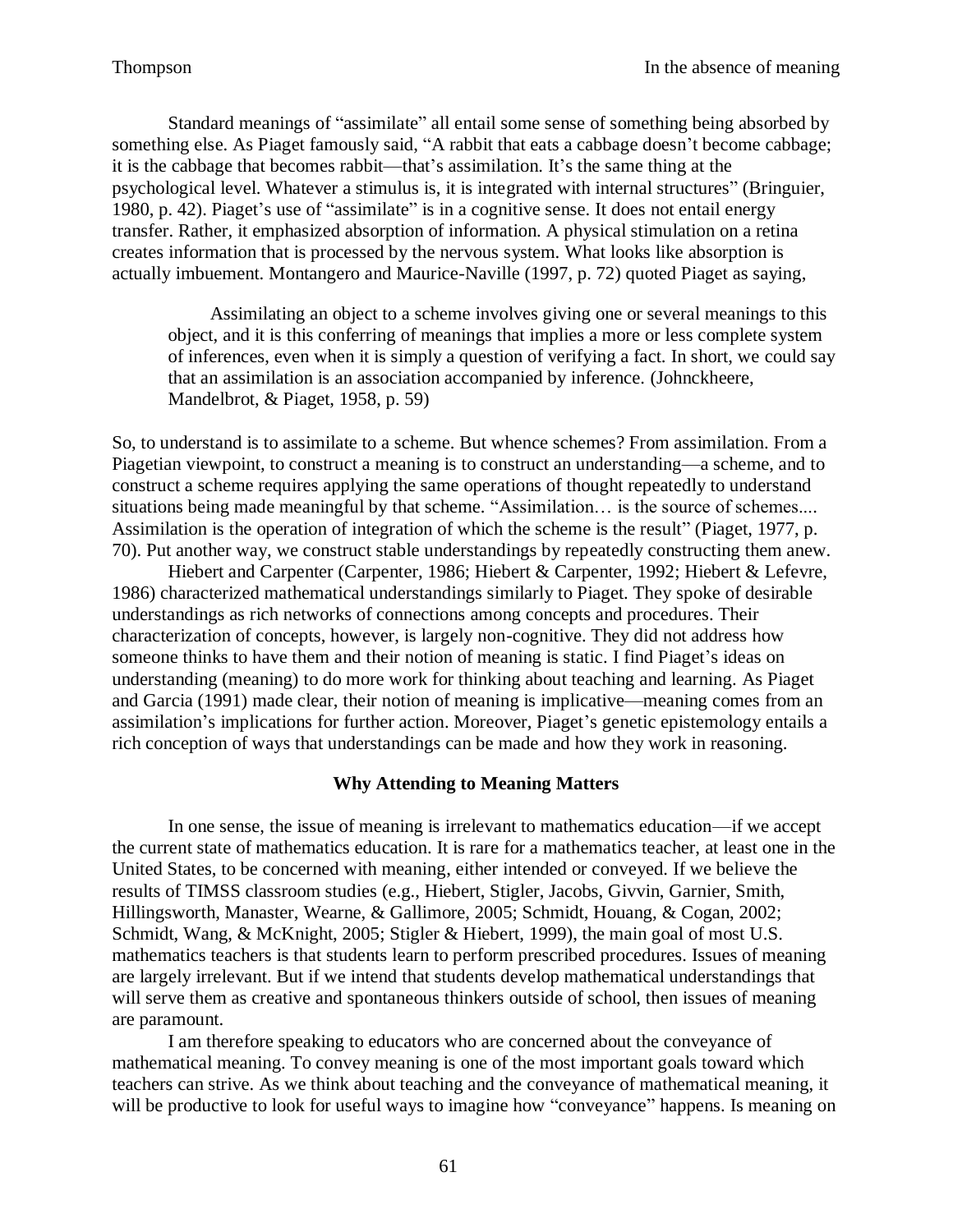a printed page? Written on a whiteboard? Does it appear on a computer screen? Is meaning conveyed to students by directing their attention to "real world" referents? Each of these stances puts meaning in the world, so that there are "correct" meanings to be had and any meanings that depart from them are incorrect. Simon et al. (2000) characterized this image of conveying mathematical meaning "perception-based" mathematics. They claimed that this is the predominant view of mathematics schoolteachers that teachers expect students to see in mathematical statements what they see. It is "there" for students to take up.

I concur with Cobb (2007) in taking the stance that we should adopt theoretical perspectives only to the extent that they help us do our work. I maintain that any stance that puts meaning outside of individuals is less helpful for purposes of instructional and curricular design, teacher preparation, and professional development than a stance that puts meaning within individuals. This is because most of our efforts in working with students occur at a time when they do not possess mathematical meanings that we hope they will have eventually. Ogden and Richards' triangle is of little use in this case. Their triangle offers no guidance. The meanings that matter at the moment of interacting with students are the meanings that students have, for it is their current meanings that constitute the framework within which they operate and it is their personal meanings that we hope students will transform. Our making explicit the meanings we intend that they have eventually is important, because they comprise our instructional and curricular goals. But those targeted meanings must come to exist within individual students—in the sense that Percy (1975a) described Helen Keller's acquisition of "water"—for us to have succeeded.

There is empirical evidence that the mathematical meanings a teacher possesses matter in regard to what students learn. For example, Branca (1980) studied the communication of semantic structure from teacher to student regarding the content of a unit on operational systems. He studied six high school mathematics teachers over the duration of the instructional unit. At the beginning of the unit there was little resemblance between what teachers meant and what students meant by key terms and phrases. By the end of the study, students' meanings regarding operational systems very much resembled their teacher's—including inappropriate meanings. Teachers' and students' meanings became aligned even about ideas that were not taught. So, even tacit meanings that teachers carry can be conveyed to students. (I address how this might happen in the next section.) Branca's study, however, was tightly focused on definitions and theorems having to do with systems defined by operations on sets, so issues of meaning were central to the subject matter being taught. Examples given later in this chapter show that students develop understandings and ways of thinking about the mathematics they learn even when meaning is not central to the teachers' subject matter. But the understandings that students develop in those settings are not propitious for later learning.

# **Conveying Meaning Through Teaching**

If we maintain the stance that meanings are entirely within individuals, we face the immediate question of how people can appear to learn a meaning from someone else. How shall we explain the seemingly evident fact that teachers *can* convey meanings to students? I find two sources immensely helpful in conceptualizing human communication so that we can speak sensibly about the conveyance of meaning without violating our self-imposed stance that all meanings lay within individuals. The first is Piaget's notion of *intersubjectivity* (Glasersfeld, 1995; Piaget, 1995; Thompson, 2000) and the other is Pask's *conversation theory* (Pask, 1975, 1976; Scott, 2009). Piaget placed great emphasis on the idea of *decentering*, or attempting to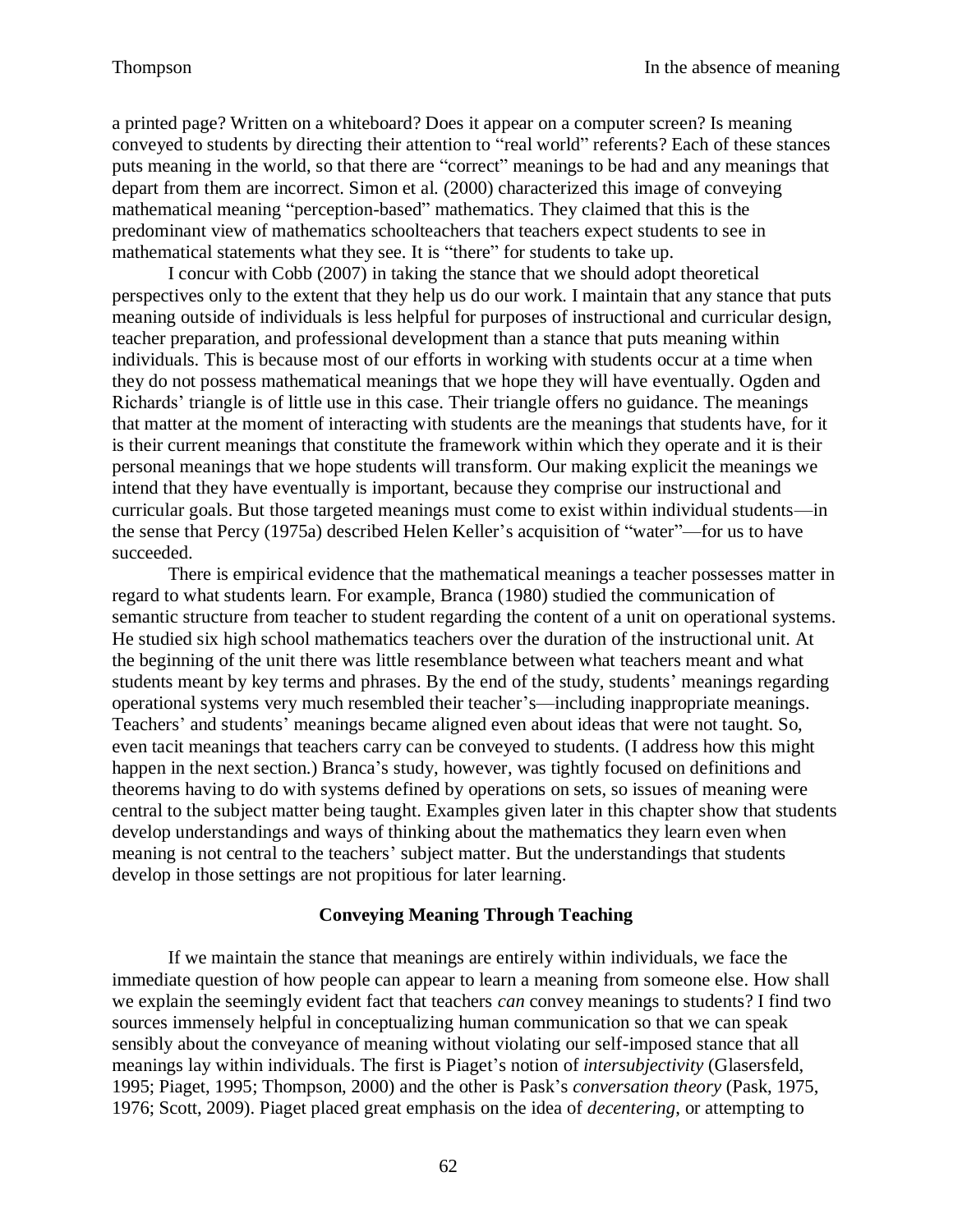adopt a viewpoint that differs from your own. He used the term *intersubjective operations* to describe thoughts that are directed at another. As Glasersfeld (1995) put it, once a child starts to think that another person "thinks like me", she can then also notice occasions where the person seems not to think like her. This is at the root of what Glasersfeld called "the construction of others" (Glasersfeld, 1995, Ch 6).

Pask's conversation theory attempted to explain how social interaction can lead to participants' construction of knowledge. His theory was rather technical, but the important part for this chapter is his concept of a conversation. To Pask (1975, 1976), a conversation is more than face-to-face verbal exchanges confined to a specific place and time. Rather, a conversation involves all the actions entailed in conversants' attempts to convey and discern meaning. So, a classroom conversation, in Pask's sense, could include an exchange that involved the teacher introducing an idea, handing out a worksheet, and discussing how she expects students to use it. The teacher's soliloquy can be considered part of an ongoing conversation, as can students asking questions about a worksheet or about what the teacher expects. It goes without saying that conversations are most productive when each participant is oriented to understand what others have in mind and is oriented to have others understand what he or she intends.

What follows is an amalgam of Piaget's notion of intersubjective operations and Pask's conversation theory. The amalgam is necessary simply because neither Piaget nor Pask focused squarely on the construction of mathematical meaning. Pask's theory was quite technical, and it was more interested in conversations than in participants. His interest in teaching expressed itself largely in the form of adaptive teaching machines that made decisions about problems that a student should work given the student's performance on prior problems. He paid little attention to imagery and its role in meaning, and he did not consider specific mathematical meanings, such as what it might mean for someone to understand the idea of quantity. On the other hand, Piaget's theory embraced imagery as a key component of cognitive development (see Thompson, 1994a, 1996), but he was not interested in specific mathematical ideas.

*Figure 2* shows Persons A and B attempting to have a meaningful conversation. Person A intends to convey something to Person B. The intention is constituted by a thought that A holds that he wishes B to hold as well. The figure shows A not just considering how to express his thought, but considering how B might interpret A's utterances and actions. It is worthwhile noting that A's action towards B is not really towards B. A's action towards B is towards A's image of B. In a sophisticated conversation A's action towards B is not just towards B, but it's towards B with some understanding of how B might hear A. Likewise, B is doing the same thing. He assimilates A's utterances, imbuing them with meanings that he would have were he to say the same thing. But B then colors those understandings with what he knows about A's meanings and according to the extent to which A said something differently than B would have said it to mean what B thinks A means. B then formulates a response to A with the intent of conveying to A what B now has in mind, but B colors his intention with his model of how he thinks A might hear him, where the model is updated by anything he has just learned from attempting to understand A's utterance. And so on.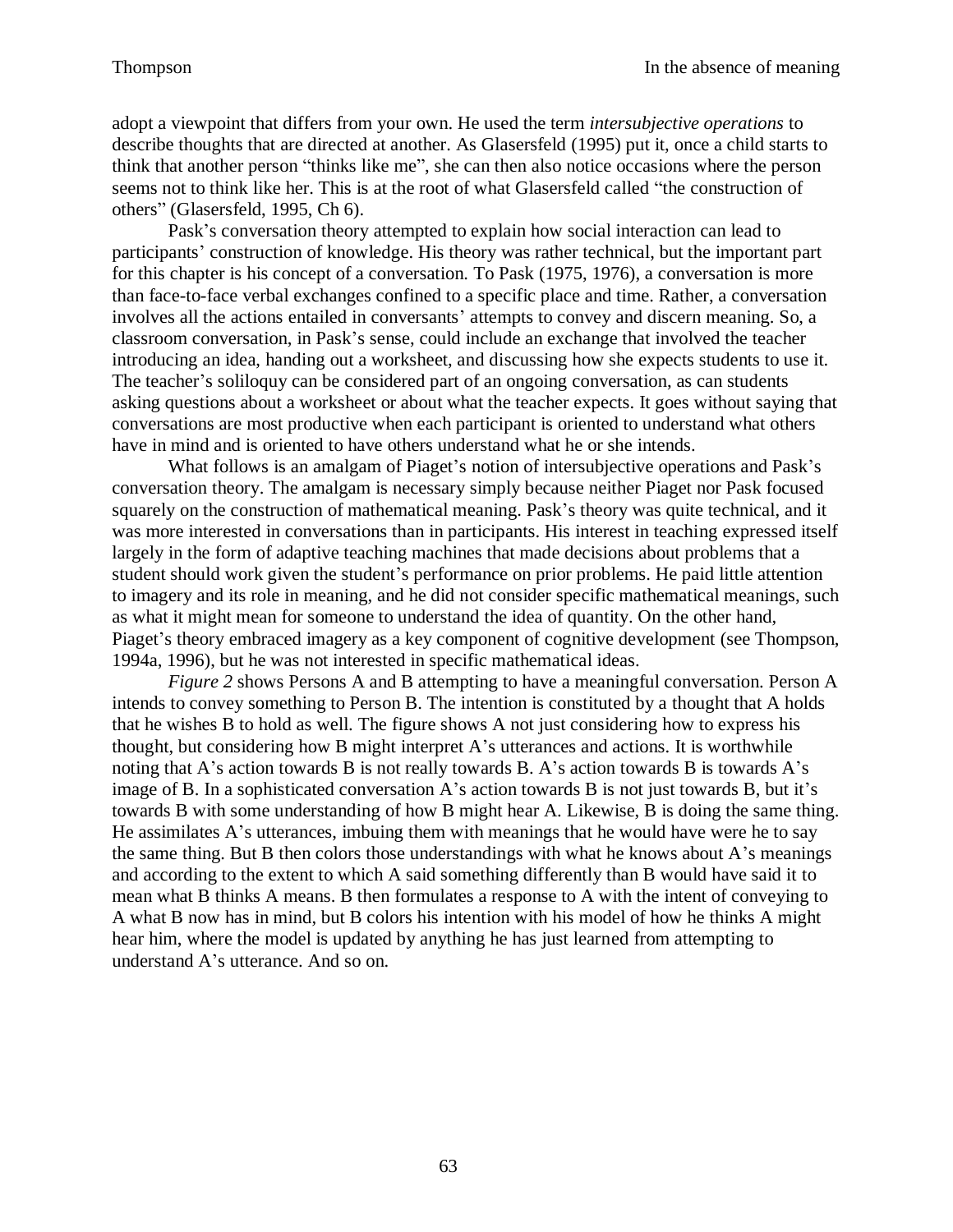

*Figure 2*. Summary of intersubjective operations involved in the communication of meaning.

The process of mutual interpretation and accommodation described above, which Steffe and I (2000) also called *reciprocal assimilations*, is what I understand Piaget to have meant by the negotiation of meaning. The negotiation is not sitting down and developing a contract, like negotiation of meaning is often portrayed. The negotiations that happen are rarely negotiated explicitly. The negotiations that happen involve each person monitoring the other's responses, comparing them to the responses he anticipated, and then adjusting his model of the other to make better decisions about how to act and what to expect in the future. This, I believe, is what Bauersfeld (1980, 1988) meant by communication as interactions among mutually reflexive systems. Both A and B adjust their understandings of the other's understanding, and possibly adjust their personal understandings in the process. In Piaget's and Glasersfeld's usage, A's and B's conversation enters a state of intersubjectivity when neither of them has a reason to believe that he has misunderstood the other. They may in fact have completely misunderstood each other, but they have not discerned any evidence of such. As Glasersfeld (1995) makes clear, a conversation being in a state of intersubjectivity has no implication for whether the participants' meanings align. Rather, the nature of a conversation that is in a state of intersubjectivity is that neither participant has any reason to believe that he has misunderstood the other. It is important to note that it is a conversation that is in a state of intersubjectivity. It is a category error to say that the participants are in a state of intersubjectivity.

The above description of conversation assumes that all participants really are participants—that they care to understand other participants. If, for some reason, B were to not care what A meant, then there is no conversation. This observation has important implications for teachers' management of classroom conversations: students must intend to discern meaning in order to construct meaning from a conversation. The teacher's guidance in creating an atmosphere where making meaning is valued and expected is central to students' construction of meaning through conversations (Cobb, Boufi, McClain, & Whitenack, 1997). It is also important to distinguish between a conversation of equals and a classroom conversation. The teacher is a very special participant in classroom conversations. A teacher has power and trust in a conversation that students do not have. Teachers can manage conversations; students are rarely positioned to manage a conversation. Teachers can manage a conversation so that students *do* have power and trust, but it is teachers who allow and nurture those opportunities.

Many people take the case of intersubjectivity in a two-participant conversation as being completely unlike a conversation that involves many participants. "It is impossible for each participant to have a model of every other participant's understanding", they might say. This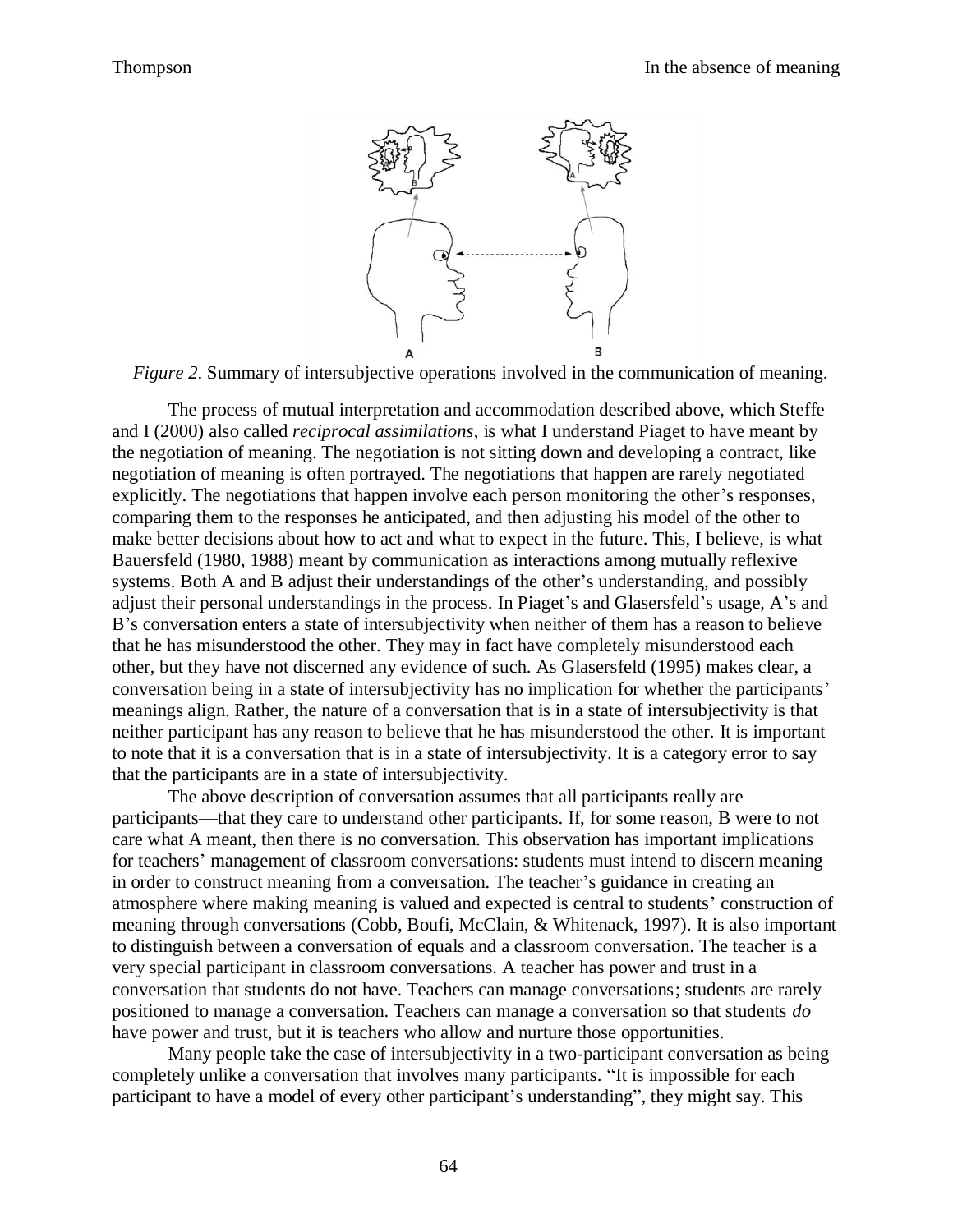stance, however, misses the essential character of a conversation that is in a state of intersubjectivity. A conversation is in a state of intersubjectivity when it is in a state of equilibrium—when each participant takes for granted that that no one has misunderstood anyone else's understanding. Disagreements do not necessarily puncture a conversation's equilibrium. Two people can disagree with what they discern the other to mean, but if neither person feels that he has misunderstood the other, then the equilibrium persists. In a sense, each person has created an epistemic "other" to which he or she can attach a variety of ways of thinking about the conversation's subject.

We can return now to Branca's (1980) study and the question of how teachers conveyed meaning to students. The teachers needn't have said, "No, no, no, that meaning is wrong, I want you to have this meaning". The teachers probably rarely said anything like this. Rather, by focusing their attention on their meaning of an operational system, students adapted their understandings to fit what they discerned the teacher to have in mind. This would account for students ending with meanings that were compatible with their teachers' meanings even when those meanings were either normatively inappropriate or never discussed explicitly.

The notion of intersubjectivity, as described above, can also give us insight into how *mis*communication happens. The example given below illustrates a conversation that was in a state of intersubjectivity for a relatively long period of time even though the participants had misinterpreted each other quite severely.

Mindi is a ninth-grader enrolled in Algebra I. Her teacher, Sheila, is a participant in a professional development project that emphasizes student-oriented instruction that focuses on supporting students' creation of meaningful, coherent mathematics. Sheila's review of arithmetic at the beginning of the year emphasized meanings and ways of thinking that underlie arithmetical operations (e.g., division as measuring or partitioning, multiplication as multiple copies or as dilation, fractions as a reciprocal relation of relative size, order of operations as a system of conventions that imposes structure on arithmetic and symbolic expressions, and so on). Prior to where this example starts, Sheila had drawn on these meanings of addition, subtraction, multiplication, division, and order of operations to help students build ways to think about expressions and equations. For example, instead of teaching "do the same to both sides" Sheila emphasized inferences one could make about numerical relationships that would allow you to see numerical relationships that were not directly stated. For instance, when discussing what value or values of *x* makes  $x/5 + 15 = 30$  true, she guided students to reason about what the equation is saying:

If  $x/5$  + 15 is 30, then  $x/5$  must be 15, because  $15 + 15$  is 30. Now  $x/5$  means "one-fifth of the number represented by  $x$ <sup>"</sup>. If one-fifth of the number  $x$  is 15, and since there are five 1/5ths of  $x$  in  $x$ , then  $x$  must contain five fifteens, and therefore must be five times as large as 15.

Sheila used diagrams and illustrations to accompany her statements, and she consciously designed her instruction so that students would generate equation-solving methods as abstractions from their experiences of repeated reasoning.

Many of Sheila's students seemed to thrive in the context of her instruction; some did not. Sheila asked that I interview Mindi, a hardworking, bright girl who did well in class until the section on solving linear equations. Several excerpts of that interview follow.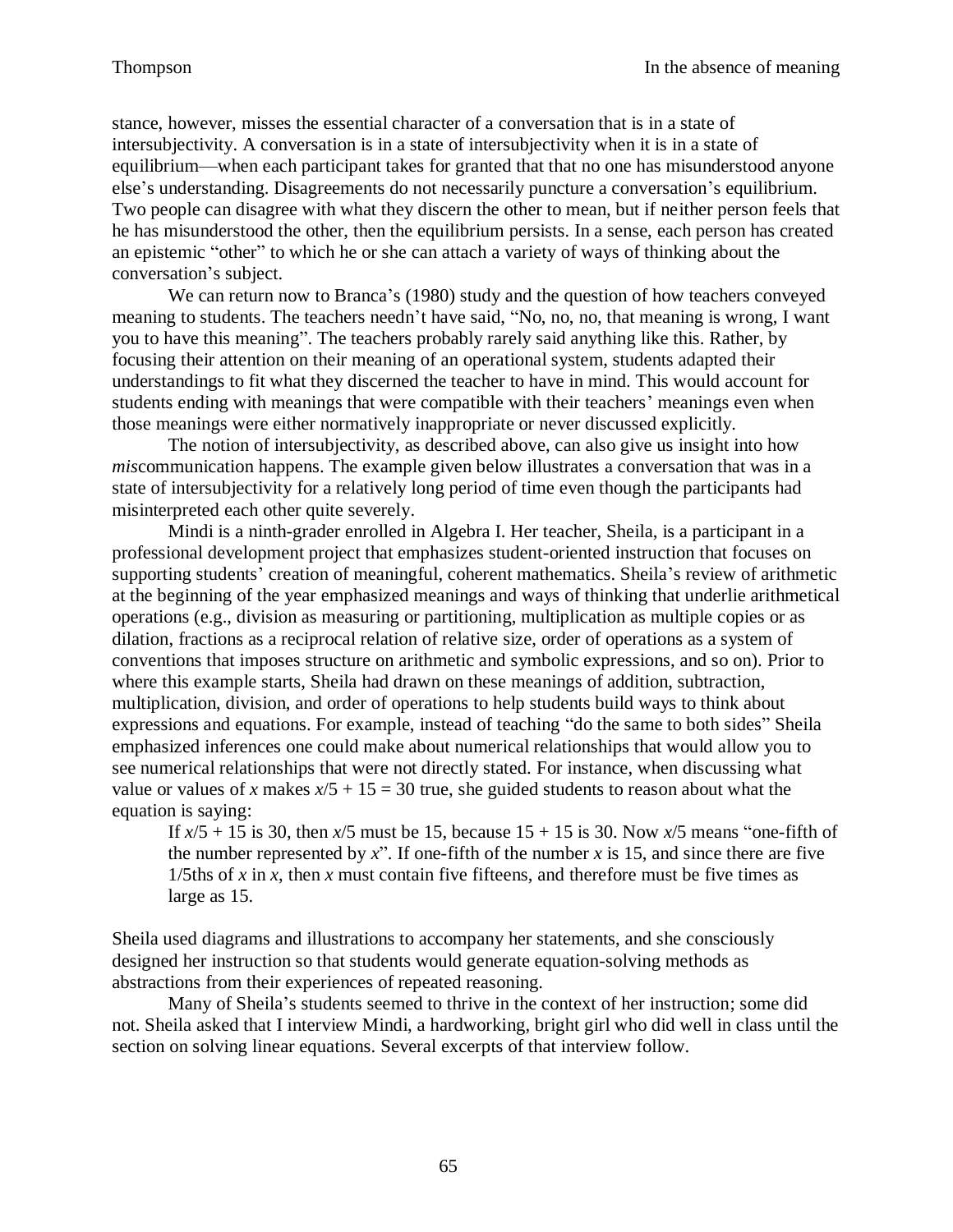### **Excerpt 1: Meaning of equations. P: Pat; M: Mindy**

- 1. P: Before we start, could you tell me what pops into your head when you see an equation?
- 2. M: Well, you are supposed to isolate the variable so that it equals a number or another expression. If it equals another expression, then you try again to isolate the variable so that it equals a number.

In a sense, Mindi's description of her meaning for equations seems quite standard. When you see an equation you think to solve it. Excerpt 2, however, reveals that Mindi did not interpret equations as stating numerical relationships. It reveals the depth of her procedural perspective.

### **Excerpt 2:** *w***/3 = 11. P: Pat; M: Mindy**

- 1. P: I'm not asking you to solve this equation. Instead, just tell me what it says.
- 2. M: It says that when you divide some number by 3, you get 11.
- 3. P: Okay. Now, can you tell me what this expression stands for (circles w/3)?
- 4. M: It stands for a number.
- 5. P: Any idea what that number is?
- 6. M: No. I'd have to solve for w. Then I could tell you what w slash three stands for.<sup>4</sup>

Mindi revealed the same way of thinking when discussing  $8m - 4 = 8$  (I circled  $8m - 4$ ) and  $a/5$  $+ 15 = 30$  (I circled  $a/5 + 15$ ). Thus, it seems safe to say that the meaning of an equation, for Mindi, was that it was a symbolic form that she was expected to act on to end with another form  $x = number$ . This was confirmed again when she actually solved the equation  $8m - 4 = 8$ , getting  $m = 12/8$  ("12 over 8, which reduces to 3 over 2"). I asked her whether the answer is "12 over 8" or "12 eighths". She stated that she preferred saying "12 over 8" because it made more sense to her than "12 eighths."

I then asked Mindi to revisit the intermediate result 8*m* = 12 that she had written, and which appeared immediately above " $m = 3/2$ ". I said, "This says that 12 is some number of times" as large as 8. Twelve is how many times as large as 8?" No answer. "Is it 25% larger, 100% larger?" Mindi thought that 100% was too much. I then asked, "What is 150% of 8?" Mindi replied that she had difficulty finding 150% of a number. In other words, Mindi's meaning for equations did not entail seeing them as an expression of numerical relationships. She did not see that her answer *m* = 3/2 meant that 12 is 3/2 times as large as 8. Her numerical reasoning did not support seeing equations that way. She could not imbue an equation with meanings drawn from numerical relationships. Her scheme for equations entailed actions for operating on them and little else.

Excerpt 3, below, was about the equation  $a/5 + 15 = 30$ . It reveals more about Mindi's schemes—not just her scheme for equations, but her schemes for engaging with classroom mathematical instruction. It picks up after I had led Mindi to the conclusion that *a*/5 had to be 15 because  $15 + 15$  is 30.

# **Excerpt 3:** *a***/5 + 15 = 30. P: Pat; M: Mindy**

 $\overline{a}$ 

1. P: You said that *a* divided by 5 is 15. Can you interpret *a*/5 as a fraction?

<sup>4</sup> Sheila's expectation was that students would understand that, in the context of the equation *w*/3=11, that *w*/3 stood for the number 11. Though she expected this interpretation, she never stated it.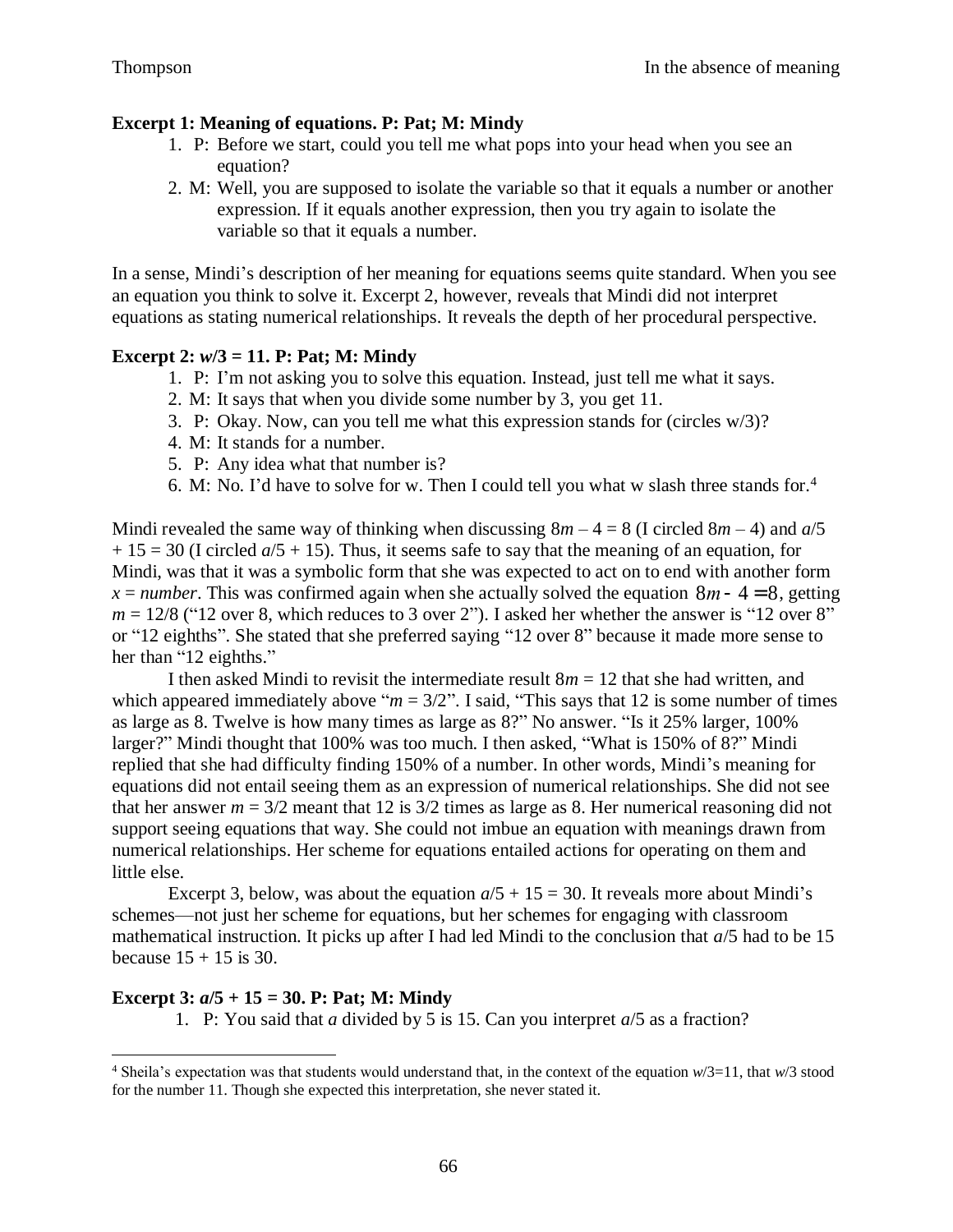- 2. M: It is 1/5 of *a*.
- 3. P: Can you draw a diagram to show 1/5 of *a*?
- 4. M: (Draws the upper part of this diagram. Pat writes "1/5 *a*" below it.)  $\overline{\phantom{a}}$



- 5. 6. P: Does this tell you anything about what *a* is?
- 7. M: No. Not really.
- 8. P: How many fifths of *a* are in *a*?
- 9. M: Five.
- 10. P: Can you draw them? (see below).



11. 12. [….]

- 13. P: You figured out that 1/5 of *a* is 15, and therefore that 5 of those things make *a*.
- 14. M: Yeah.
- 15. P: Does that make sense?
- 16. M: Yeah, kind of.
- 17. P: What's the "kind of" part?
- 18. M: Well, I just would probably never do it that way, 'cause // it's kind of confusing. Like it kinda makes sense, but it's still kinda confusing.
- 19. P: Well, notice here (on a quiz she took the prior week) what you wrote. (Mindi had written  $a/5 = 45$ , and  $a = 45/5$ ). So, even doing it your way there was something confusing about it.
- 20. M: Yeah.
- 21. P: So, let me ask you a question. You seem to be reluctant to figure things out, without a rule. Is that right?
- 22. M: Yeah.
- 23. P: Why is that?
- 24. M: I don't know. Well, whenever I do it this way (reasoning with numerical relationships) I feel like I'm doing it wrong. You know, like I mean, with a rule, I can be sure. Because a rule says to do this, I know what I'm supposed to do and I know I'm doing it right, but with this way there is too much room for error. I think.
- 25. P: Okay. What about all these places where you used rules (pointing to errors she made on her quiz) and…
- 26. M: Most of them are stupid mistakes. Like here I added 15 instead of subtracting 15. With that one (another error) // a stupid mistake.
- 27. P: So, how can you avoid stupid mistakes?
- 28. M: Just by practicing more. Studying more.
- 29. P: Do you practice a lot?
- 30. M: No, not really. But I never needed to! Because I'd always just got // done it, like perfect.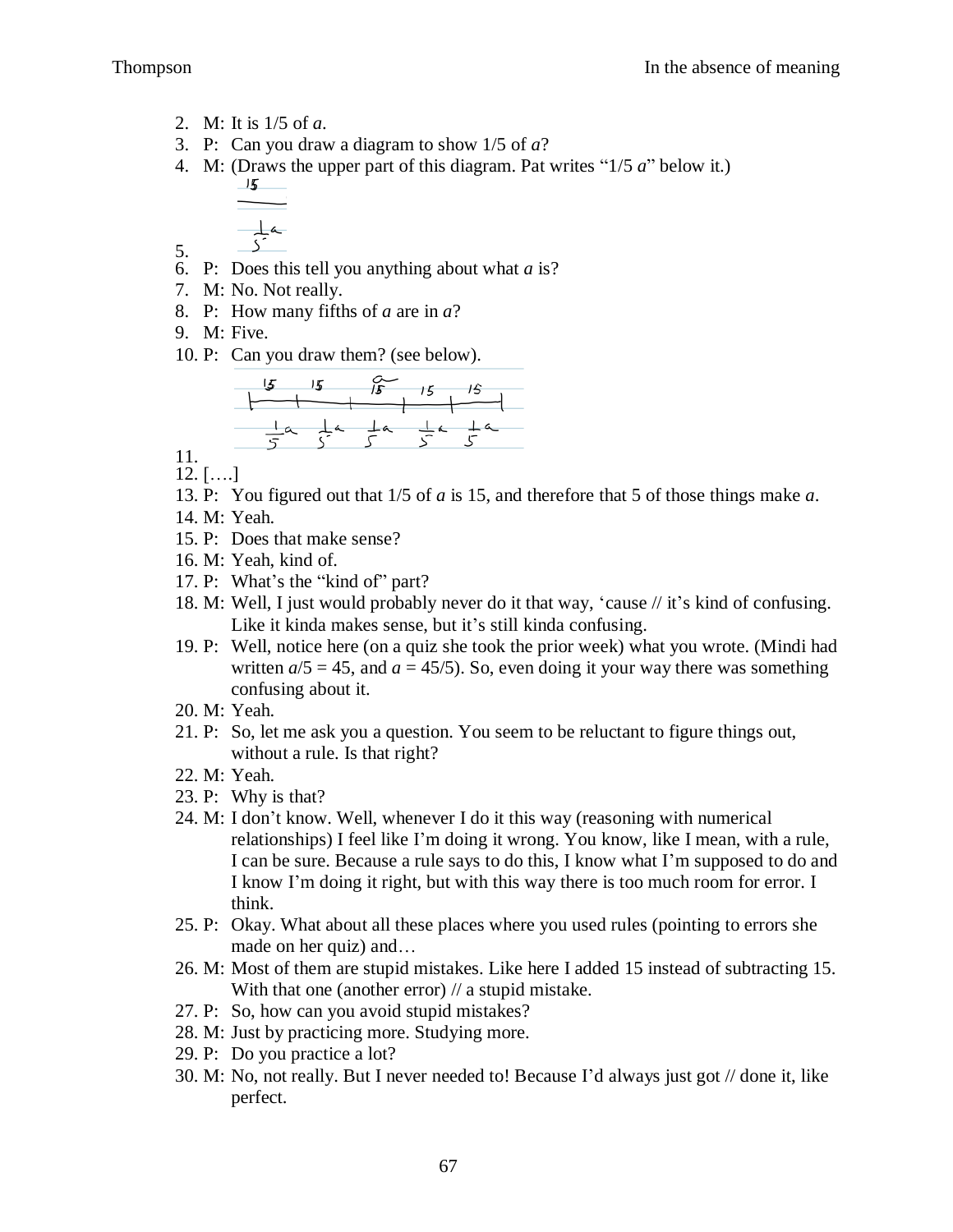- 31. P: So it's a little more complicated now?
- 32. M: Yeah, but I'll just practice more and I'm sure I'll do okay.
- 33. P: Okay. So you have more faith in practicing the rules than you do in practicing reasoning it through?
- 34. M: Yes.
- 35. [….]
- 36. P: Well, this has been very useful for me. I hope it's been useful for you.
- 37. M: Yeah.
- 38. P: Is there anything you would like to ask me?
- 39. M: (Pause.) Ummm. Well, maybe just like // why do you want us to do it this way (reasoning) so much?

It is clear from Excerpt 3 that Mindi had little faith that reasoning was a reliable problem solving technique and that she had much greater trust in using procedures that she had memorized.

In answering Mindi's last question I explained the benefits of reasoning—making fewer mistakes and catching mistakes when you make them. I also explained that by practicing reasoning students often found learning new ideas to be easier. I then asked Mindi about what she did when Sheila tried to teach her to reason about problems. It turned out that Mindi understood the reasoning that Sheila thought she was teaching as just the steps that Sheila wanted Mindi to remember. Mindi found the steps to be confusing—she couldn't remember them. So Mindi waited until Sheila taught "the rule". "The rule" from Sheila's perspective was a generalization of the reasoning she thought she had taught, but from Mindi's perspective it was the meat of the lesson, and Mindi could not understand why Sheila waited so long to tell it.

To summarize, Mindi's scheme for equations (apply procedures to isolate a variable) existed within a larger scheme that anticipated what she should get from instruction (rules) and how she should participate in lessons (remember the rule). Mindi saw her role as remembering steps; the teacher's role was to provide steps. Successful participation, for Mindi, was that she had a clear idea of the rules she was supposed to use. This is the way Mindi assimilated Sheila's actions and utterances—even though Sheila intended her actions and utterances to help students construct meanings. Mindi assimilated Sheila's reasoning steps as "new rules"—rules that were harder for her to remember than the bottom-line rules that she eventually discerned. Despite its dysfunctional nature, the conversation constituted by Sheila-Mindi interactions was in a state of intersubjectivity until Sheila discerned that something was amiss with her understanding of Mindi's understanding.

Sheila was aghast as she listened to Mindi's interview. She had no idea that Mindi was hearing her as she was. Sheila decided to find out whether other students had understood her instruction as Mindi did—as just providing steps they should memorize. She opened up classroom discussions to include several questions I'd asked in Mindi's interview. As a result, she found that Mindi's perspective was common, even among students who Sheila thought had been solving problems from a basis of meanings of equations and meanings of operations.

I suspect that Mindi's predominant experience in mathematics classrooms prior to entering Sheila's had been such that understanding was equated with correct performance, and that classroom conversations, even when everyone thought they were about understanding, were actually about procedures. Once Mindi developed her way of thinking about what mathematics *is*, she then heard her teachers projecting that same way of thinking, and she found no occasion to believe otherwise. Similarly, her teachers thought that Mindi understood what they intended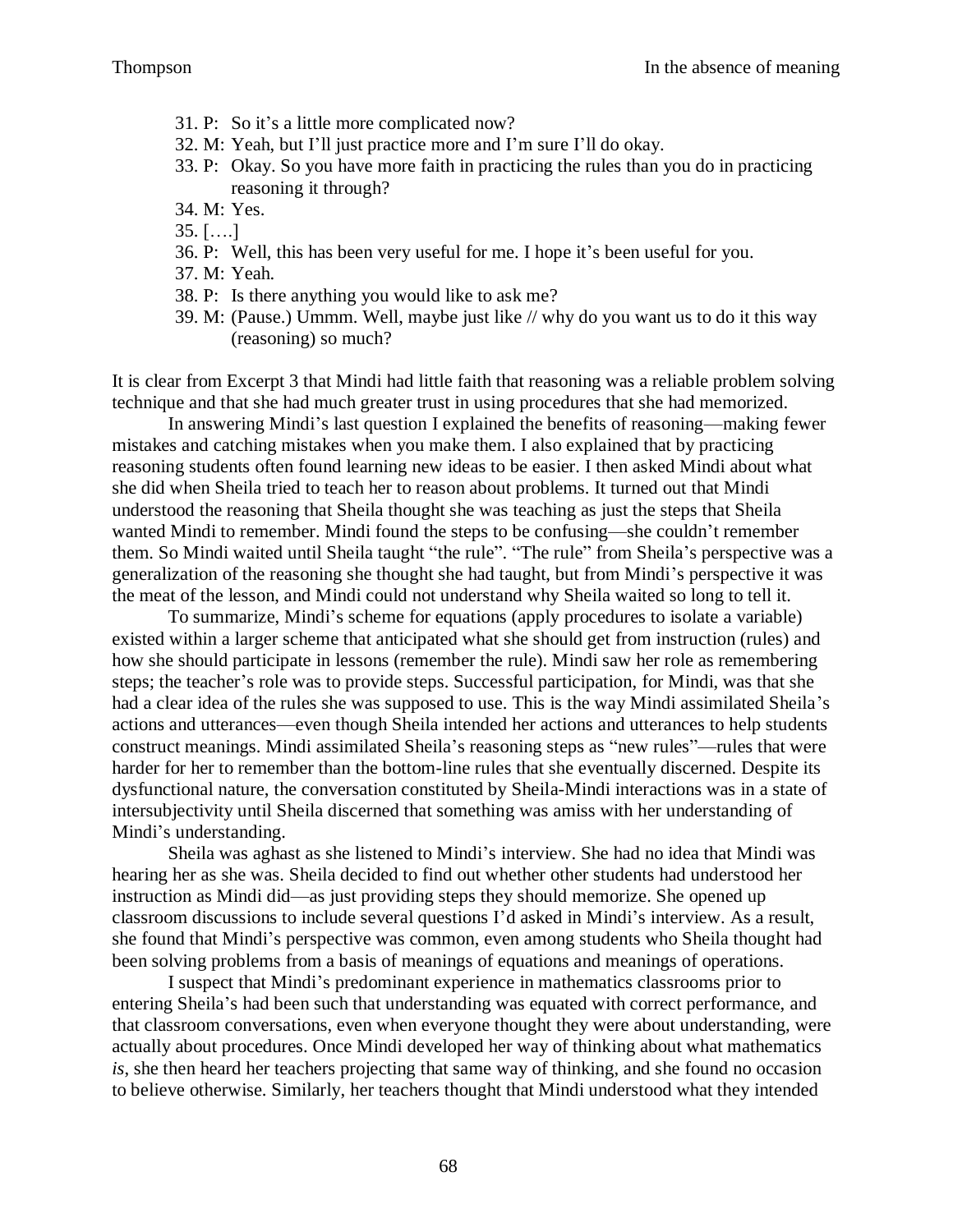because Mindi performed successfully, and the conversations in which Mindi participated were such that her teachers saw no occasion to believe otherwise.

The final comment to be made here is about teachers' expectations for students' understanding. Branca's (1980) study, mentioned earlier, suggests that teachers' meanings create a space for students' meanings. If a teacher's image of what students are to learn entails weak meanings, or no meanings, then intersubjectivity can be attained with students collectively possessing a wide variety of meanings that fit the discourse, many of which we would identify as problematic. When a teacher's image of what students should learn entails a strong system of meanings, then the space for possible student meanings is much smaller, assuming that teacher and students mutually adapt their understanding of the other. The teacher will find more occasions to discern that students' meanings differ from what she intends, and students will find more occasions to discern that what the teacher has in mind differs from what they understand. If the classroom culture is such that participants expect that noticed differences in meaning should be resolved, then it is more likely that students will develop coherent systems of meaning that guide their mathematical performance.

The discerning reader might object to the previous paragraph—Sheila had strong meanings and yet Mindi's thinking seemed unconstrained by them. How is this possible? It is possible because the conversations that Sheila managed had strong overtones of "what should we *do*", not "what should we *mean*". Sheila told students what they should mean, and then too quickly moved the discussion to how to answer questions in the worksheets "meaningfully". She demonstrated ways to answer questions using the meanings she had told them, but the conversation allowed students to think that she was simply showing them how to answer the questions. Students could safely ignore those occasions when Sheila asked them questions they couldn't answer (e.g., "How does the meaning of division tell us to multiply both sides by 5?"). The conversation's bottom line, in the students' eyes, was that you should multiply both sides by 5.

#### **What Happens in the Absence of Meaning?**

The case of Mindi illustrates how a well-meaning teacher who has a fairly strong system of meanings can nevertheless fail to influence a student in the way she intends. Another case, though, is when a teacher does not have a strong system of meanings regarding a particular body of ideas. A teacher with a weak system of meanings for an idea cannot help being vague or confusing when he speaks about ideas, and naturally avoids issues of meaning. However, even if he avoids speaking about ideas explicitly, his actions will be unconstrained by a strong system of meanings, and a conversation's meaning-spaces will have a high probability of entailing many inappropriate possibilities. As Dewey (1910) said, vagueness of meaning is a source of *mis*understanding, *mis*apprehension and of *mis*taking. Confused meanings (i.e., undifferentiated, vague, confounded) are "too gelatinous" to support students' productive analysis and reflection: "Vagueness disguises the unconscious mixing of different meanings, and facilitates the substitution of one for the other" (Dewey, 1910, p. 129ff).

Dewey's point is illustrated by a group of high school teachers who were working together in weekly Professional Learning Community (PLC) meetings that they used to discuss material that they taught in common. At the time of this meeting, January 20, 2006, they were in the midst of teaching a unit on trigonometry to tenth-graders. The current topics were angle and angle measure.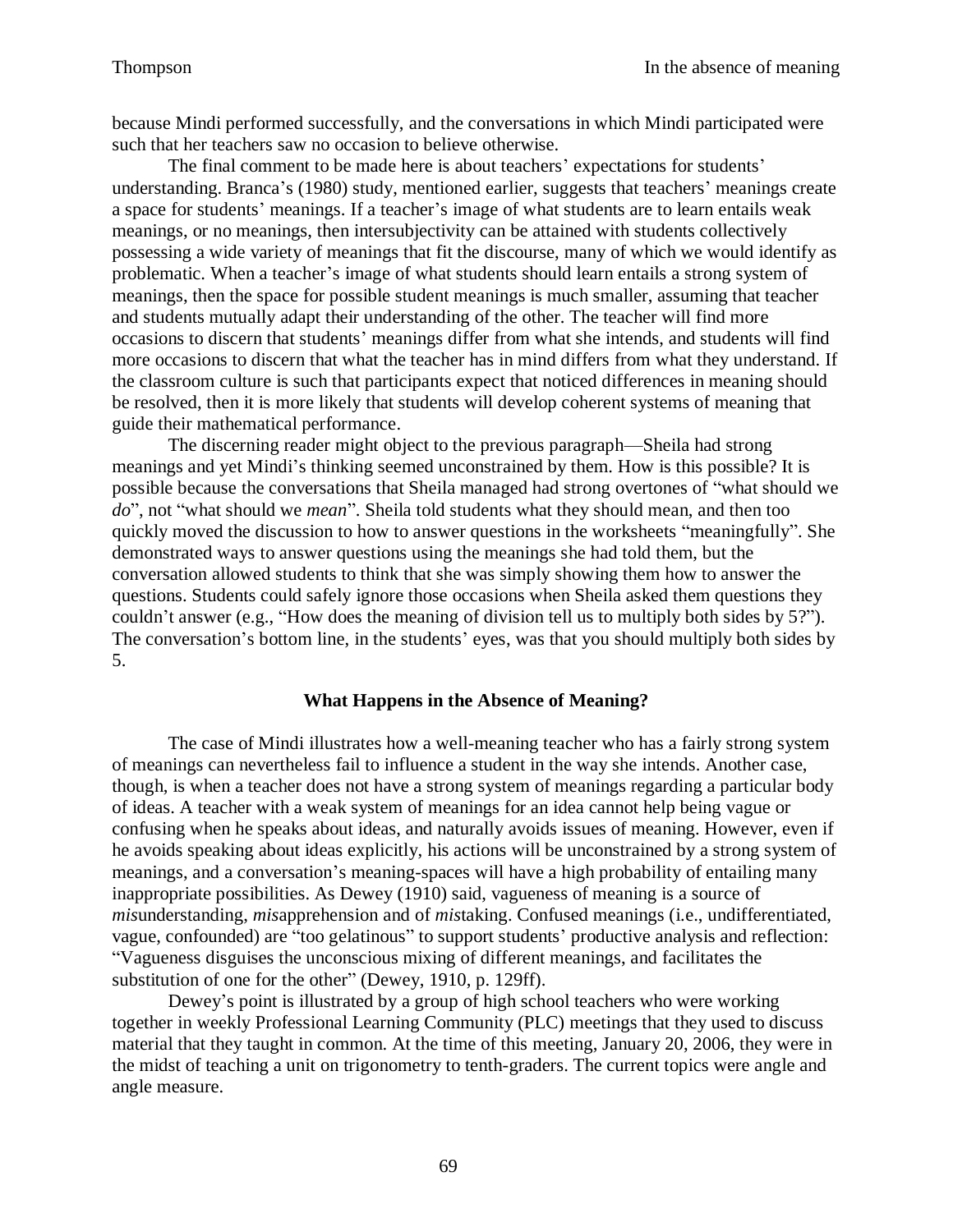An outside facilitator met with the group in the role of a consultant. The teachers and facilitator were arranged in a semicircle. The camera was about 20 feet away, directly in front of them. Excerpt 4 begins with the facilitator asking, offhandedly, "What is an angle measure?".

# **Excerpt 4: Teachers discuss the meaning of angle measure. F: Facilitator; T: Teacher**

- 1. F: So, what is angle measure? You might raise this issue…
- 2. T1:(Interrupting) What is angle measure? I think that is a good question.
- 3. F: What is angle measure?
- 4. T2:It is very different from measuring the length of a side // I had a couple of students who thought they could be the same thing.
- 5. F: What did you say to them?
- 6. T2:You can't do that! They're not the same thing!
- 7. T1:So, how would you define it [angle measure]?
- 8. T3:How do you // how do you define angle measure?
- 9. T1:The ray sweeps // isn't the angle created when the terminal ray sweeps from the initial side to the terminal side // so angle measure is defined as what?
- 10. T3:Are you talking about, then you start getting into that thing of are you talking about arc length?
- 11. T1:Well, I don't know. How do you define angle measure?
- 12. T4:The curvature.
- 13. T3:(To T1) You mean your initial ray?
- 14. F: How do you [say], "Angle measure means this."
- 15. T3:(Reading from a textbook.) "The measure of angle A is denoted by // The measure of an angle can be approximated with a protractor using units called degrees. For instance" // they don't ever get into what is a degree.
- 16. T1:(Reading) An angle consists of two different rays.
- 17. T3:That's just defining an angle.
- 18. T1:It's the portion of a complete rotation that you take out as the terminal side sweeps (stops).

The teachers' only meaning for angle measure was to lay a protractor down and read off a number. They realized, however, that reading off a number from a protractor does not explain what an angle measure *is*. The teachers' meaning for angle measure (or lack thereof) had consequences for students' learning.

We asked the teachers to give this question to their students: "What are you measuring when we measure an angle?" Students' responses are summarized in Table 1, which shows that 93% of the students thought that an angle measure was measuring something between the sides, either a distance from one side to the other or an area bounded by the angle's sides. Only one student said anything related to an arc, and even this answer seems to be oriented toward a distance. We should note that teachers never discussed with students what an angle measure is, or what one measures when measuring an angle. The answers students gave might have been preformed, in the sense that these are meanings that they created prior to their geometry class. However, even if their meanings existed prior to taking geometry, it seems that there was nothing in their experiences within their geometry class to alert them that their particular ways of thinking might be problematic. We must also entertain the possibility that students had never thought about what they were measuring when finding an angle measure. This interpretation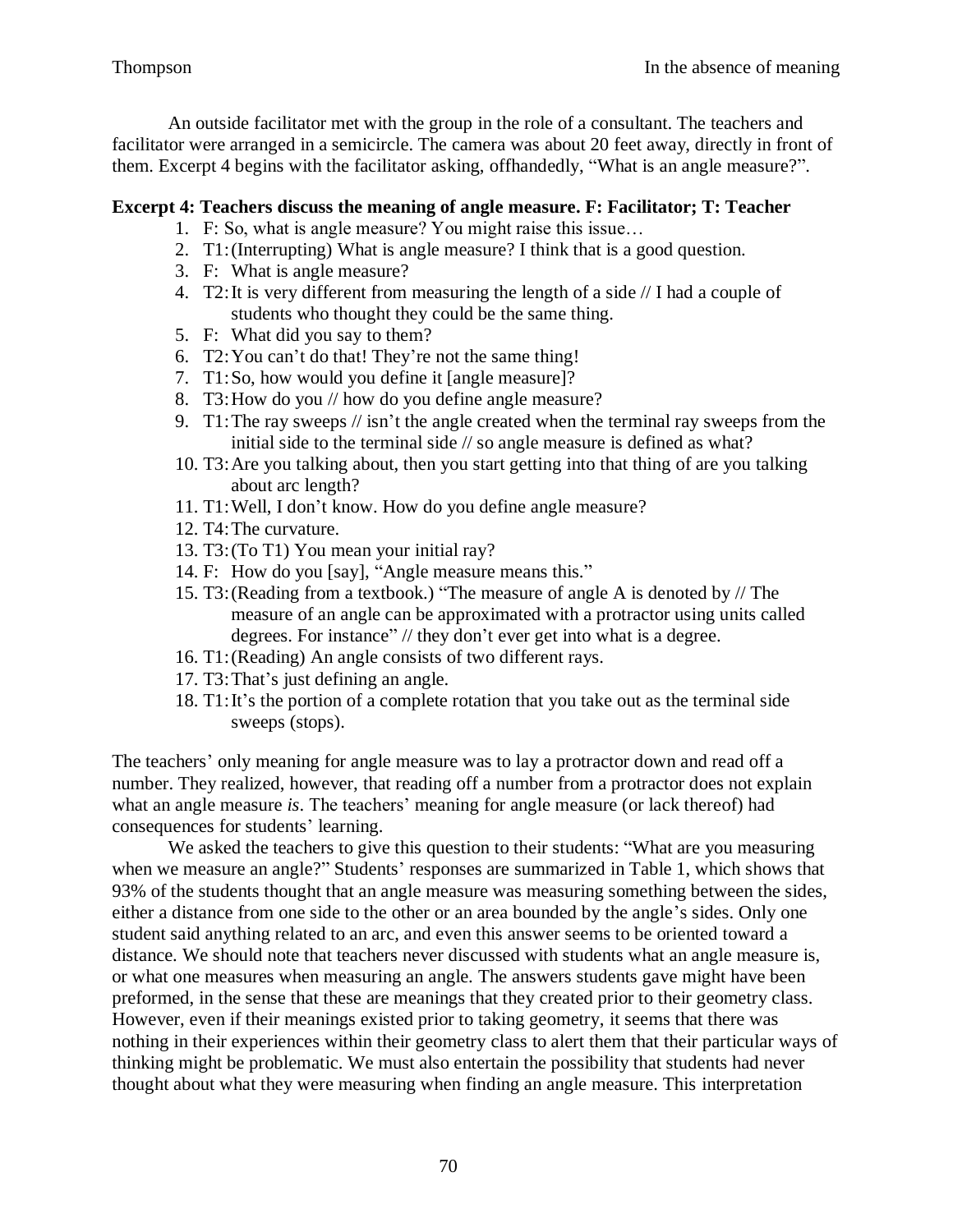seems sensible if their only experience with measuring angles was simply to follow a procedure that employed a protractor.

Table 1

Students' responses to "What are you measuring when you measure an angle?"  $(n = 110)$ 

| <b>Student Response</b>                     | Percentage |
|---------------------------------------------|------------|
| Distance between sides                      | 51%        |
| Distance between labeled points             | 2%         |
| Shape of the angle (directions of the rays) | 3%         |
| Diameter of the angle                       | 2%         |
| "Arc of the angle (how wide it is)"         | 1%         |
| Area of the angle                           | 42%        |

Independently of our question in Table 1, teachers created a set of geometry questions and an interview protocol as part of their PLC work, and they each interviewed three students from their respective class. One of the interview questions is given in *Figure 3*. The teachers were to ask students to solve the problem and then were to discuss the students' solutions.



*Figure 3*. Problem included in teachers' student interview protocol.

The interviews took place in mid-March, 2006 at the end of this particular instructional unit. In their March 26 PLC meeting they discussed students' responses to the interview questions. Excerpt 5 presents the portion of that meeting in which they discussed students' answers to the problem shown in *Figure 3*.

# **Excerpt 5: Teachers discuss results of student interviews**

- 1. T4: I was really surprised at the interviews. Two of the three students I interviewed really mixed information. They mixed 180 degrees in a triangle // They confused 180 with a side length. They subtracted 180-43 and got 137. Then they subtracted 80 from 137 to get 57 for the other side length.
- 2. T3: Triangles have to add up to 180.
- 3. T2: My kids make no distinction between angles and sides.
- 4. T5: My honors kids today were going to take 360 and subtract a length, and I told them you are mixing angles and lengths! You can't do that!!

I find it remarkable in Excerpt 5 that none of the teachers considered the possibility that the students' confusions were rooted in the teachers' teaching. Why should students *not* confuse (what we take as) angle measures and (what we take as) side lengths when, to the students, numbers rarely have any meaning? By the teachers' own admission in Excerpt 4, they paid no attention to the meaning of an angle measure. Moreover, it is ironic that in the context of complaining that students cannot differentiate between angle measures and side lengths that T3 uttered, "Triangles have to add up to 180." I do not know what it means to add up triangles. If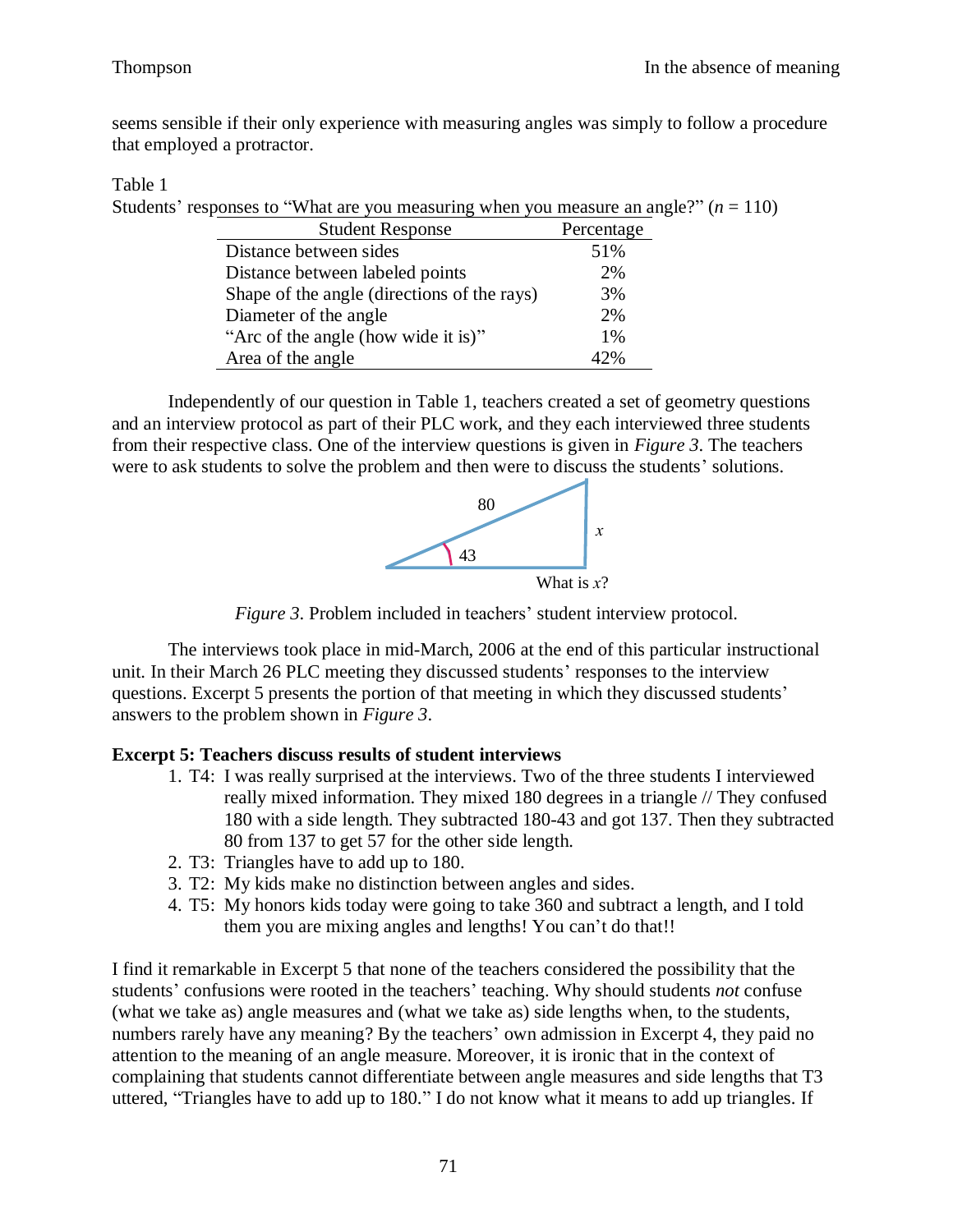this is the level of precision T3 used in class, then it is no wonder that her students cannot distinguish between angle measures and side lengths.

I suspect that, in the context of classroom instruction, the teachers' students could easily succeed in the moment without paying any attention to the meanings of the numbers that appeared in problems. Within the context of the problems they were working in a particular section, students simply applied the procedure that was being taught at that moment. A number was a number was a number. When different numbers mean different things within the context of one situation, to distinguish between numbers that are side lengths and numbers that are angle measures students must have a system of meanings that keep them separate.

### **An Example of a Teacher Attending to Meaning**

To construct a meaning requires repeatedly constructing and using the operations (ways of thinking) whose organizations constitutes that meaning. The most usable meanings are those that are richly connected with imagery action and that tie into other meanings.

In 2006-2007 I had the pleasure of working with a ninth-grade Algebra I teacher, Augusta, who took seriously the matter of students learning mathematics meaningfully and coherently. She structured the subject over the year so that students would build ways of thinking that would constitute an understanding of algebra that had a clear trajectory for supporting their future learning of calculus. I share a sample drawn from her unit on polynomial functions to illustrate what I have said about constructing a meaning by repeatedly constructing and using the operations (ways of thinking) whose organizations constitutes that meaning. But to make this sample understandable, I must first describe how she prepared students to participate in the conversations about the idea of polynomial function that I will share.

Augusta was conscientious about helping students build meanings that would lend coherence to their algebraic thinking and provide a foundation for later learning. She

- Began with building variation as a way of thinking about quantities changing. Students could *imagine* a quantity changing continuously. Variables varied. Always.
- Built covariation as a way of thinking about two quantities varying simultaneously. Time on a clock varies while a runner runs. The clock doesn't *cause* a runner to run. We simply keep track of how far she has run in relation to how much time has elapsed on the clock.
- Built the idea of function as an invariant relationship between the values of covarying quantities. The perimeter of a circle is always  $2\pi$  times the length of its radius no matter how we change either (assuming that it remains a circle).
- Built the idea of linear function as a function that has a constant rate of change.
- Built the idea of a graph as having points, where the coordinates of each point tell us the value that each quantity has in relation to the other. Each point provides a "snapshot" of the quantities' covariation.
- Built an understanding of constant rate of change as a relationship between two quantities that are changing simultaneously such that all changes in the value of one quantity are proportional to changes in the value of the other.
- Built an understanding of average rate of change. First, two quantities, A and B, need to change simultaneously, and each has a total change. The average rate of change of Quantity A with respect to Quantity B is that constant rate of change of A with respect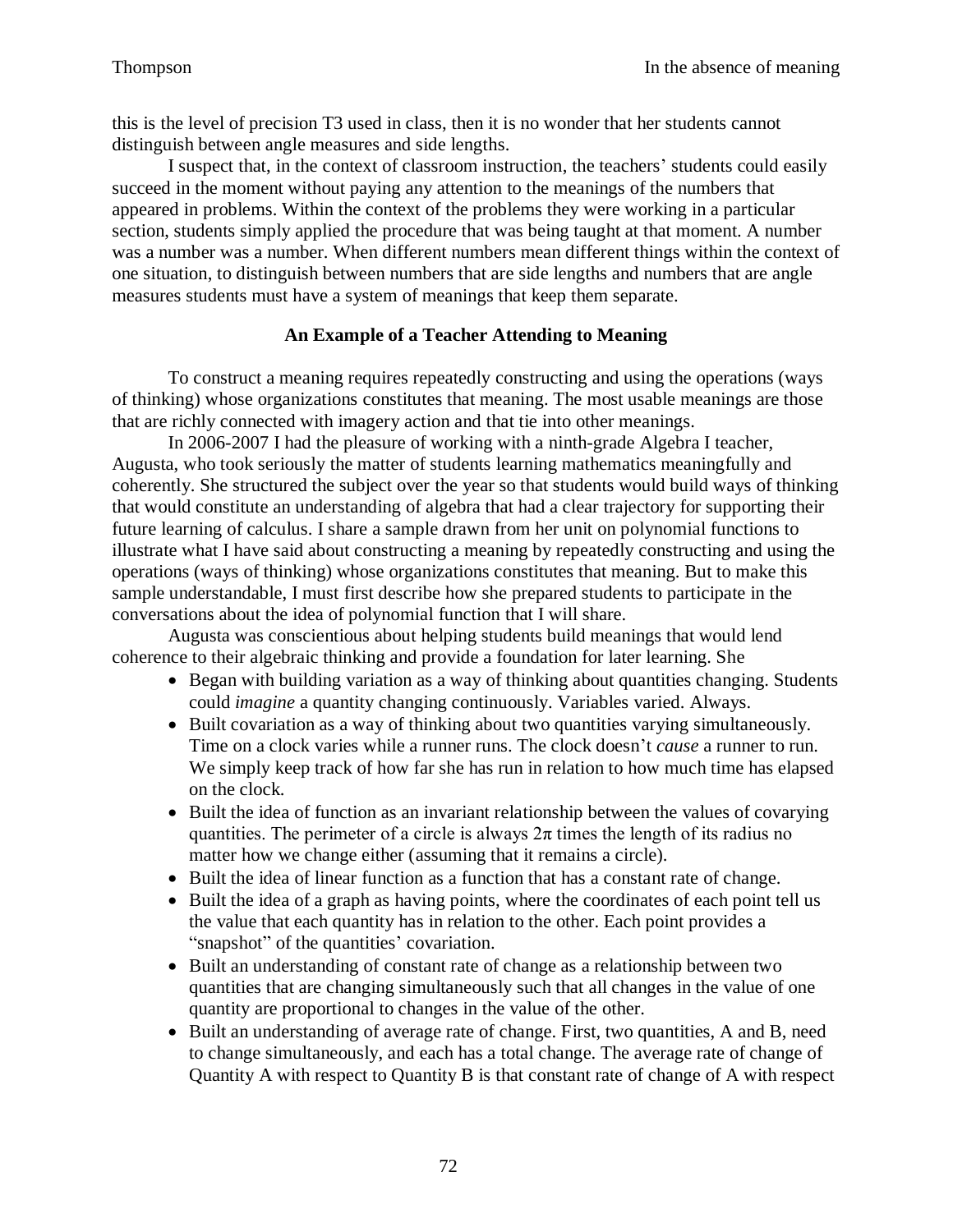$\overline{a}$ 

to B that would produce the same change in A in relation to the change in B that actually happened.

Augusta also had an agenda with regard to symbolic facility and representational equivalence. To explain what she did in regard to symbol sense is not important for this example, though I will say more about it later.

Augusta intended that students understand a polynomial function as a function that is the sum of monomial functions (Dugdale, Wagner, & Kibbey, 1992). That is, she wanted them to think of  $f(x) = 2x^3 - x^2 + 5x + 2$  as the sum of  $f_1(x) = 2x^3$ ,  $f_2(x) = -x^2$ ,  $f_3(x) = 5x$ ,  $f_4(x) = 2$ , and hence that  $f(x) = f_1(x) + f_2(x) + f_3(x) + f_4(x)$ . She aimed for this understanding so that students could anticipate the behavior of a polynomial function, expressed in standard form, by examining its addends. To develop this way of thinking about polynomial functions, Augusta needed to help students understand the meaning of a sum of two functions. This is the focus of the example I share below—Augusta is introducing the idea of a function that is the sum of two functions.

The sum of two functions *f* and *g* is often defined as  $(f+g)(x) = f(x) + g(x)$ .<sup>5</sup> which emphasizes how you would calculate the value of a sum for a given value of *x*. Augusta's aim was that students could also *imagine* the sum of two functions in a way that was non-symbolic, yet true to the definition. She wanted her students to have a *way of thinking* about making a function that is a sum.

The example enters a lesson at the time that Augusta is displaying the graphs of two functions within the same coordinate system. A special feature of her display is that she has not included any numbers and she designed the functions so that their graphs were unlike anything the students might recognize and be able to name. Her reason for doing this is that she had discovered in the past that when she placed numbers on the axes, students tried to estimate points' coordinates and add them numerically to get a value of the sum function. They then used that number to plot a point, again with great concern for accuracy. When she included numbered axes, students became bogged down trying to be highly accurate and they also often made addition errors. In the process of all this focus on accuracy, they lost the image of combining the values of two functions to get the value of a third.

To draw students' attention away from numbers and accurate placement of points, Augusta gave students blank straightedges (rulers with no markings). She showed them how to use the rulers to estimate the functions' values simply as magnitudes, and to imagine the value of the sum as putting one magnitude on top of the other. Excerpt 6 picks up Augusta's lesson after she has estimated the value of the sum function at several places along the horizontal axis. Students have a copy of the displayed graph and are attempting to replicate Augusta's placement of points on the sum's graph.

<sup>&</sup>lt;sup>5</sup> The "+" in " $(f+g)$ " does not mean the same thing as "+" in " $f(x) + g(x)$ ". The first instance of "+" is part of the function's name; the second instance is the arithmetic operation of addition.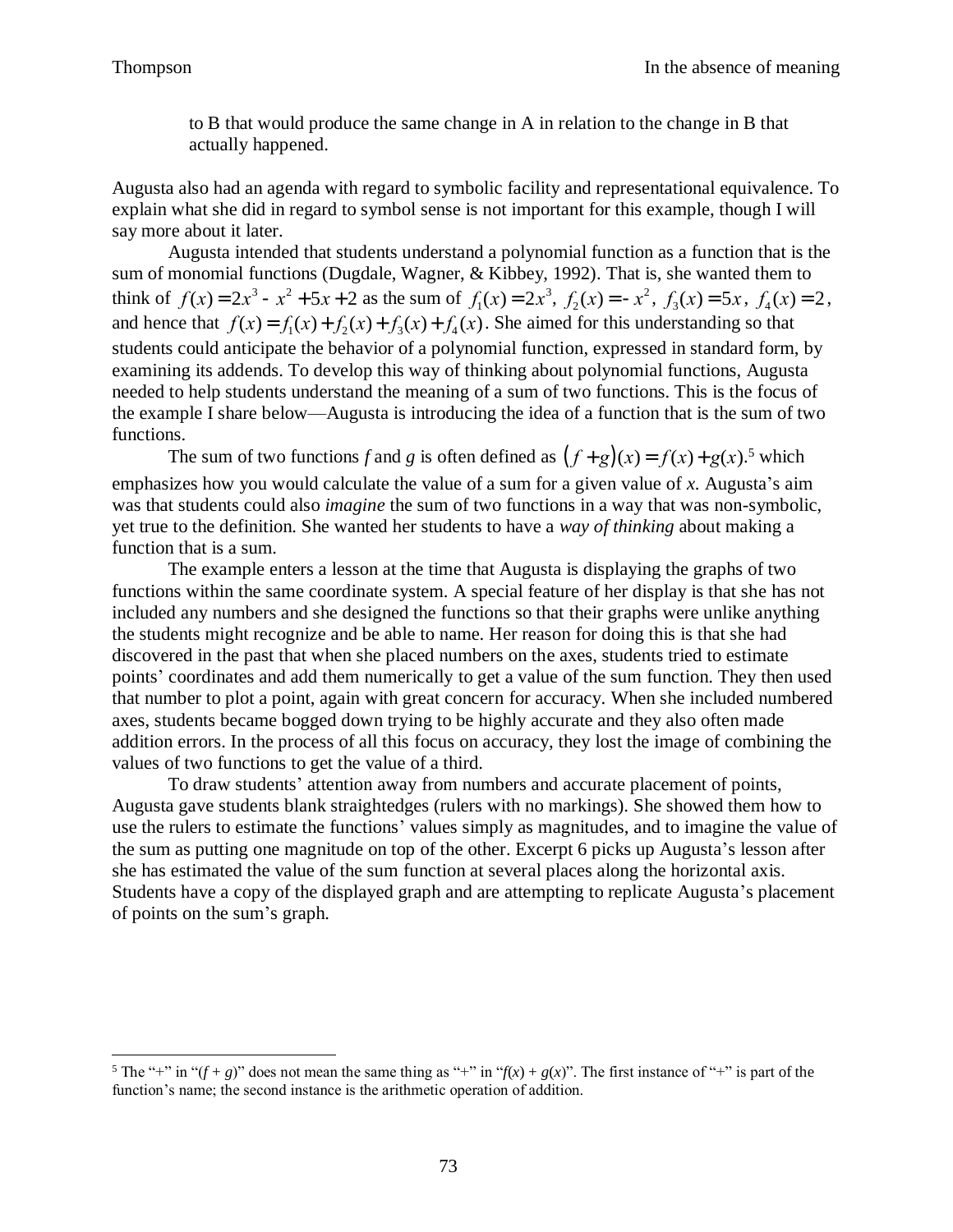# **Excerpt 6: Augusta attempts to convey meaning of "sum of two functions". A: Augusta; S: Student**

- 1. A: Let's go forward some more. I don't know how much more, but go forward some more (see Figure 4a). Uhhhhhm. Again, you can use your ruler to help you estimate. How positive is function A?
- 2. Ss: It's positive.
- 3. A: It's positive. Is it very positive?
- 4. Ss: A little bit.
- 5. A: Yeah maybe. It depends on how you scale it. But, it's about // we can pinch it that much positive (see Figure 4b). So you guys, on your scales, on your graphs can pinch off just how positive the A value, the A function is. (She waits for students to "pinch off" the value of A). What about the B function?
- 6. S: It's positive.
- 7. A: It's also positive. How can I show with my ruler how I'm going to add this to the value of the B function?
- 8. A: So that's how positive A is. Now I need to add that to the value of B. So how so? What do I want to do with this length? To show the sum? // How do you show adding with two lengths?
- 9. S: Mark another one.
- 10. A: How, next to it?
- 11. S: No, down farther
- 12. A: Yeah! Right on top of it! So, if this is how much positive my A function is, and that's how positive the B function is, I'm going to take this and ... add it! You can literally think of stacking it. So here, that's maybe how positive the value of A is. That's perhaps how positive the value of B is. So their sum? How would you show it?
- 13. S: It's bigger.
- 14. A: How much bigger?
- 15. Ss: Add 'em.
- 16. A: That on top of that. Exactly! It's that much bigger. So you're *stacking* these magnitudes now, because they're positive. You're literally stacking the lengths that you're estimating, because they're positive. So you can still use your ruler to help you pinch, so that's how positive A is, that's how positive B is. So *stack* it, and you are actually up... about here (see Figure 4c).



Figure 4. Augusta indicates (a) a value in the domain of both functions, (b) the value of one function, and (c) that value added to the value of the other function.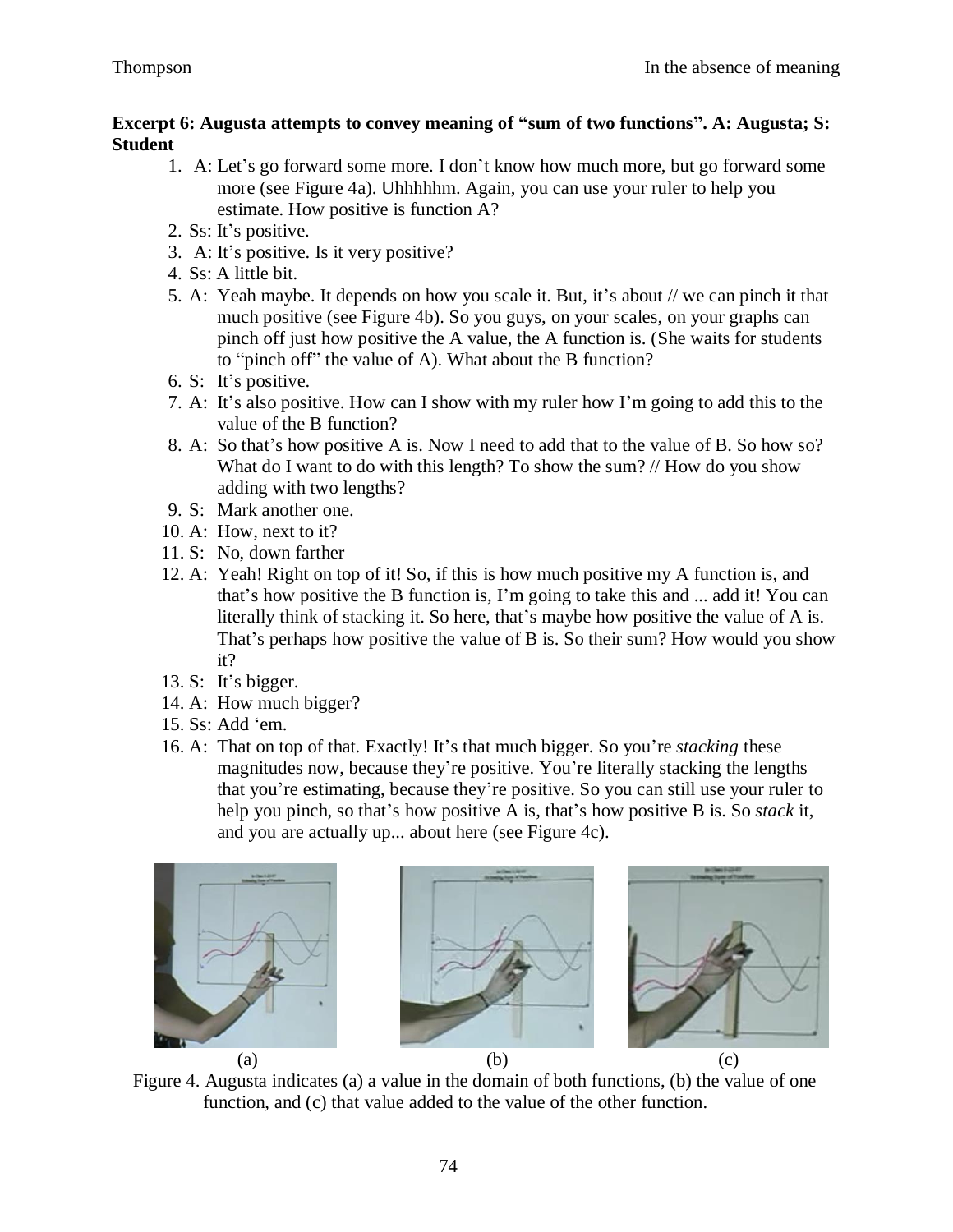In Excerpt 6 we see Augusta employing covariation ("Let's move forward a little bit", Line 1) and thinking in magnitudes ("Pinch off just how much positive it is", Line 5) and thinking of combining magnitudes ("you're literally stacking the lengths", Line 16).

After Excerpt 6, Augusta turned responsibility over to the students to complete sketching the sum function's graph. Her motive for asking students to complete the sketch was that they create the value of the sum function as the result of an action of combining. She wanted students to develop what Dubinsky and Harel (1992) called an *action conception* of a sum function—the image of actually combining the function's values. Students' action conception of a sum function prepared them to develop later what Dubinsky and Harel called a *process conception* of a sum function—the ability to envision the action of summing immediately, focusing on the outcome of the action.

Excerpt 7 captures an interaction between Augusta and a student as he attempts to complete the sketch. Prior to this excerpt, Augusta and the student had a somewhat rambling conversation in which the student expressed his confusion about where to look for the functions' values ("there aren't any numbers") and how to think about adding them.<sup>6</sup>

### **Excerpt 7: Augusta discusses worksheet with student who is having difficulty**

- 1. A: Where are you looking? Maybe around here somewhere?
- 2. S: Yeah, down here.
- 3. A: Pinch off how negative the negative function is.
- 4. S: That right there.
- 5. A: That much. How much will the positive lift it?
- 6. S: It will get lower, won't it? (Appearing to look at the positive function.) Because ... less.
- 7. A: It will get less negative (looking at the negative function). Yeah, exactly. Right now it is this negative. But since you are adding a positive to it, it will be less negative. How much less negative?
- 8. S: This much (see *Figure 5*a).
- 9. A: That much. So keep your finger where how negative it is. And then, lift with me, keep your finger on it, it will get lifted... that much. That much. I mean, this is estimation.
- 10. S: So this (the value on the negative graph) goes up higher!
- 11. A: Yeah! It used to be *that* negative, but it will get lifted that much. So take that negative value, and lift it... that much (see *Figure 5*b).
- 12. S: Oh, I get it.

 $\overline{a}$ 

<sup>6</sup> Part of Augusta's management of this conversation was to anticipate the difficulties students would experience making sense of what she demonstrated during the whole-class discussion of combining function's magnitudes. She anticipated that they would find it odd not to have numbers. Thus, she was not surprised at the student's comment.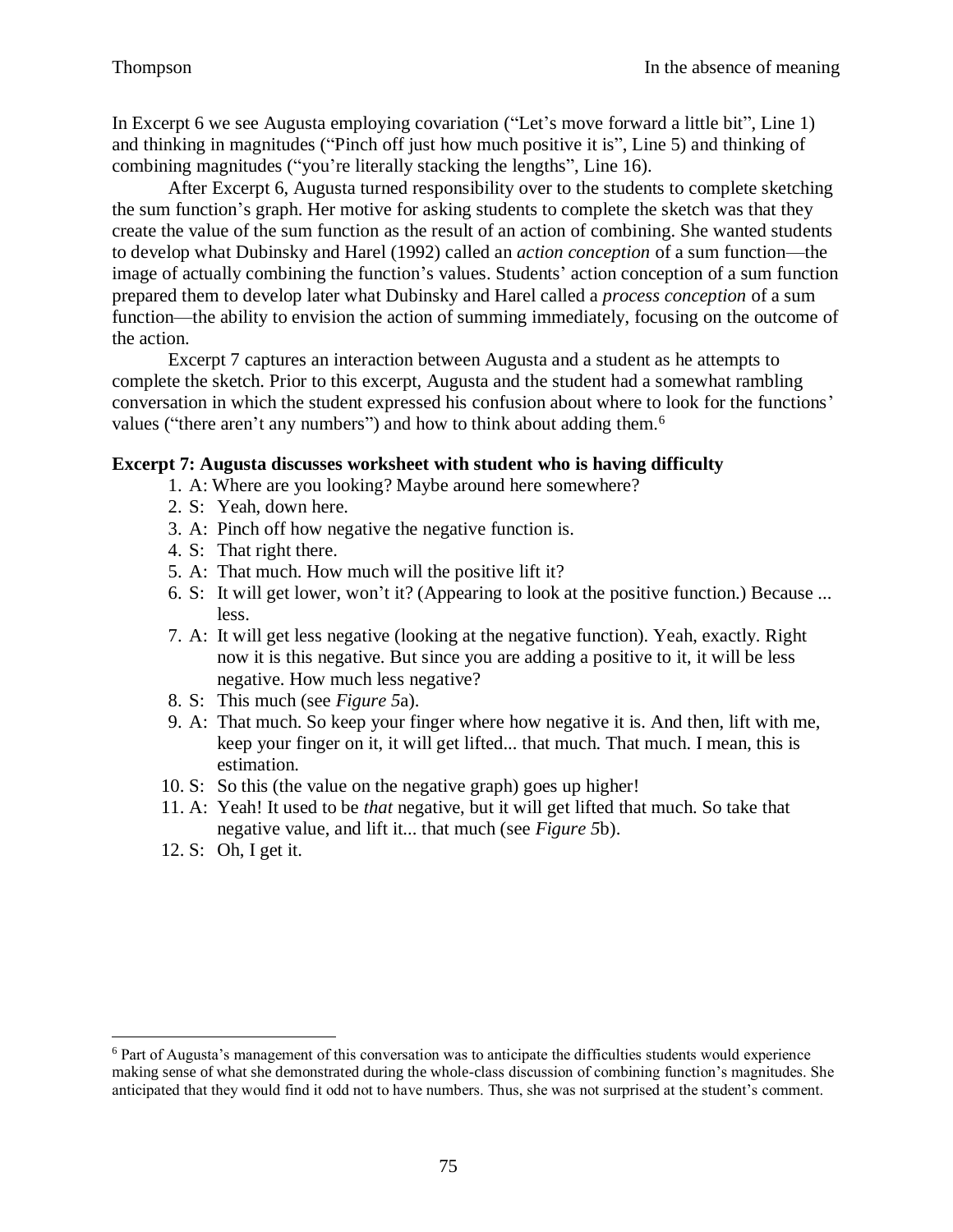

*Figure 5*. Augusta and student discuss how to interpret "sum of functions" at a value of the domain.

Augusta's language and actions while speaking with this student emphasized building an image of "stacking" function values, the same way of thinking she attempted to convey during the immediately prior whole-class discussion. The payoff of Augusta's emphasis on having students solidify the action of combining two functions came in subsequent lessons. She asked students to imagine the location of points on the graph of a sum of two functions whose graphs were displayed simultaneously as she steadily moved her finger along the horizontal axis. She asked students to imagine the sum's graph "evolving" simultaneously with running through values in the addend functions' domain. Students' eventual ability to rapidly anticipate a visual estimation of the sum functions' values were expressions of their process conception of a sum function and gave them opportunities to solidify an understanding of a function that is the sum of two functions. It paid off further when Augusta came to polynomial functions, where she asked students to envision the behavior of the sum of two or more monomial functions given their prior knowledge of the monomials' graphs.

This example from Augusta's class focused on her attempt to create a meaning for a function that is the sum of two functions. I should point out that Augusta's lesson, which emphasized imagistic meaning, also reflects her year-long struggle with de-emphasizing talk about "what to do". We often discussed the value of stepping back and talking with students about what she intended that they create and, once created, what they had created and what it meant.

I would be remiss not to point out that the meaning of function sum was just one part of a larger scheme that Augusta intended that students build. That scheme entailed their prior work on understanding functions defined as a product of factors and an understanding of producing an equivalent representation by using the distributive property of multiplication over addition. Put more broadly, Augusta's intent was that students see a function's graph as invariant across representations of the function, and to build meaning within each representation by focusing on schemes for imagining a function's behavior. Her long-term instructional design was attentive to what Lehrer and Schauble (2000) described as the inseparable, interrelated development of inscription and meaning. In the case of polynomial functions, she aimed to develop a scheme of meanings that entailed students' abilities to transform one symbolic representation of a polynomial function into other symbolic representations, and that they take for granted that there was something called "the function" (a relationship expressed as a graph) that remained the same. Augusta's approach to having one meaning be invariant across representations of a polynomial goes beyond the issue I raised in (Thompson, 1994b), where I questioned what was then called the "multiple representations" movement.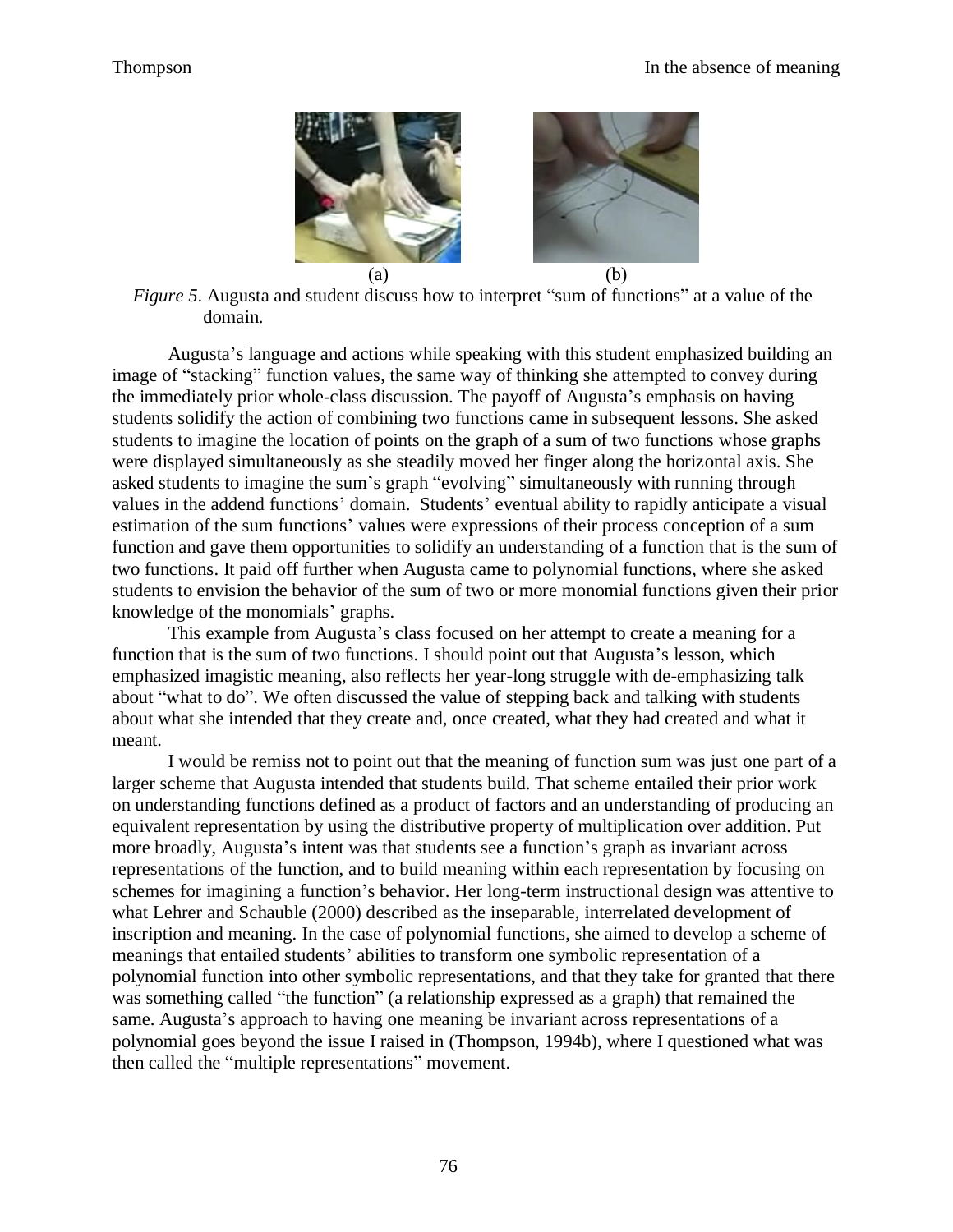I believe that the idea of multiple representations, as currently construed, has not been carefully thought out, and the primary construct needing explication is the very idea of representation. Tables, graphs, and expressions might be multiple representations of functions to us, but I have seen no evidence that they are multiple representations of anything to students. In fact, I am now unconvinced that they are multiple representations even to us, but instead may be, as Moschkovich, Schoenfeld, and Arcavi (1993) have said, areas of representational activity among which we have built rich and varied connections. It could well be a fiction that there is any interior to our network of connections, that our sense of "common referent" among tables, expressions, and graphs is just an expression of our sense, developed over many experiences, that we can move from one type of representational activity to another, keeping a current situation somehow intact. Put another way, the core concept of "function" is not represented by any of what are commonly called the multiple representations of function, but instead our making connections among representational activities produces a subjective sense of invariance.

I do not make these statements idly, as I was one to jump on the multiplerepresentations bandwagon early on (Thompson, 1987, 1989), and I am now saying that I was mistaken. I agree with Kaput (1993) that it may be wrongheaded to focus on graphs, expressions, or tables as representations of function, but instead focus on them as representations of something that, from the students' perspective, is *representable*, such as some aspect of a specific situation. The key issue then becomes twofold: (1) To find situations that are sufficiently propitious for engendering multitudes of representational activity and (2) Orient students to draw connections among their representational activities in regard to the situation that engendered them. (Thompson, 1994b, pp. 39-40)

Augusta went beyond the concern I raised in 1994 by first addressing it squarely (developing students' meanings for each form of expression in terms of ways to read it for information about joint variation) and then raising the question of how you could change to another form of expression while retaining the information students discerned originally. In this way, she helped students develop a "subjective sense of invariance" while moving from one representation of polynomial function to another, taking the graph of a function as the "most basic" representation of it.

Lastly, Augusta supported her class conversations with specially designed didactic objects (Thompson, 2002)—displays, diagrams, graphs, mathematical expressions, or class activities that she designed conscientiously to support specific reflective conversations she intended to have with students. For example, the graphs that she used during the functionstacking activity had blank axes and unfamiliar shapes. This design feature enabled Augusta to focus students' attention on function's magnitudes at a common value of their domains instead of on points' coordinates.

### **Absence of Meaning in Mathematics Education**

The preponderance of research on learning mathematics in the United States suggests that my examples of meaningless learning and teaching are far from uncommon and that meaningful instruction is rare. One study in particular stands out—the TIMSS eighth-grade video study (Stigler, Gonzales, Kawanaka, Knoll, & Serrano, 1999; Stigler & Hiebert, 1999). They formed nationally representative samples consisting of 81 U.S. classrooms, 50 Japanese classrooms, and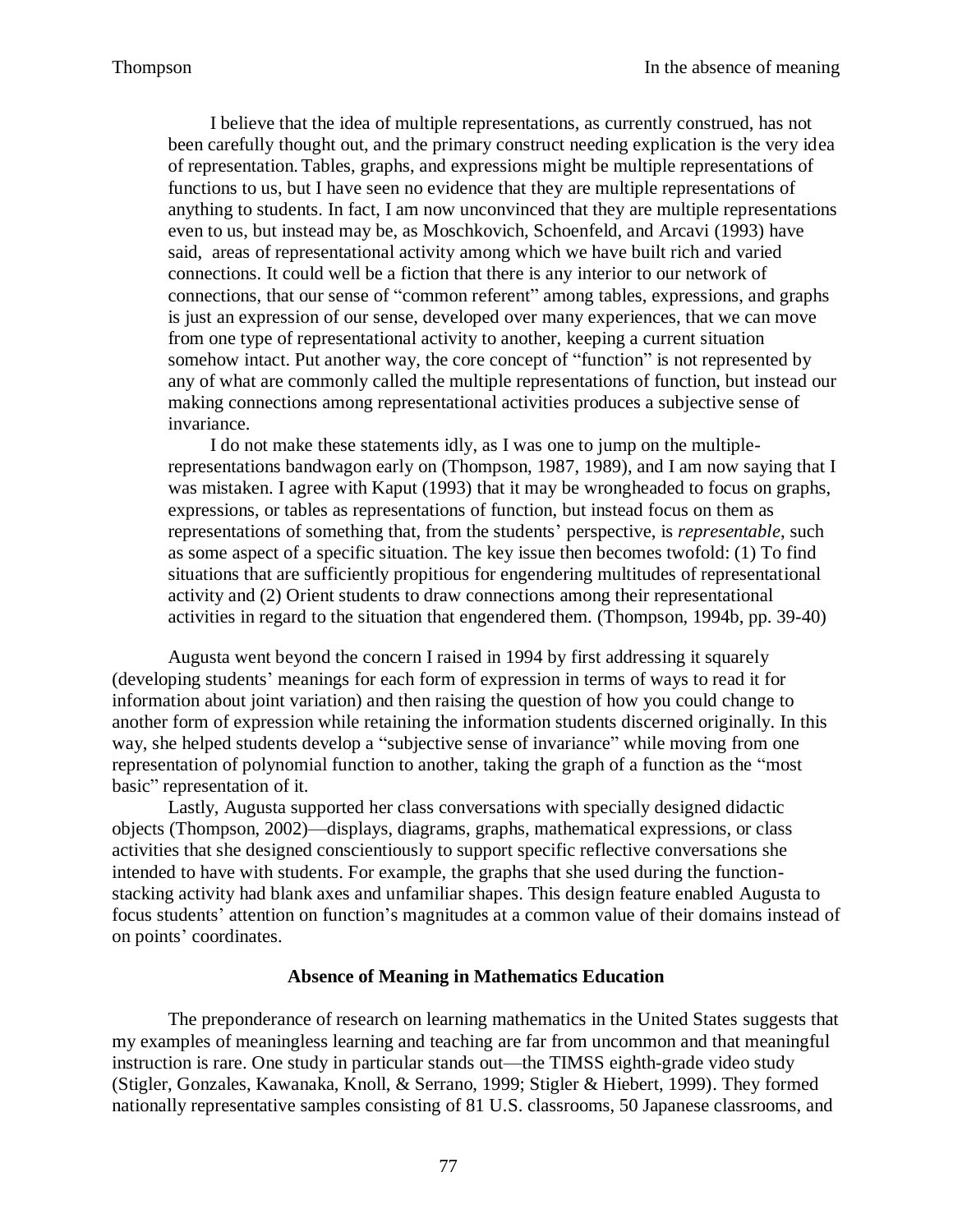100 German classrooms. As part of this study a team of U.S. mathematicians and mathematics educators examined the lessons (which were blinded for national identity) with regard to the quality of the lessons:

They based their judgments on a detailed written description of the content that was altered for each lesson to disguise the country of origin (deleting, for example, references to currency). They completed a number of in-depth analyses, the simplest of which involved making global judgments of the quality of each lesson's content on a three-point scale (Low, Medium, High). Quality was judged according to several criteria, including the coherence of the mathematical concepts across different parts of the lesson, and the degree to which deductive reasoning was included. Whereas 39 percent of the Japanese lessons and 28 percent of the German ones received the highest rating, none of the U.S. lessons received the highest rating. Eighty-nine percent of U.S. lessons received the lowest rating, compared with 11 percent of Japanese lessons. (Stigler *et al.*, 1999, p. iv)

The rarity of meaningful, coherent mathematics instruction in the U.S.—instruction that aims to develop students' mathematical thinking in the sense of Dewey—is very troubling. The rarity with which popular textbooks, both elementary and secondary, and both traditional and reform, attempt to develop mathematics as a coherent system of meanings is also troubling.

What I find more troubling is the rarity of research in mathematics education that takes the issue of mathematical meaning seriously. Research that is ostensibly on knowing or understanding, whether the context is teaching or learning, too often examines performance instead of clarifying the meanings students or teachers have when they perform correctly or the meanings they are working from when they fail to perform correctly. Neither correct performance nor incorrect performance says anything about the nature of a person's system of meanings that expresses itself therein. This is not to say that *no* research considers students' or teachers' meanings. Rather, it is too rare.

Some publications fail to address the issue of meaning even when their titles say it is about meaning. The chapters in Kilpatrick, Hoyles, Skovsmose, and Valero (2005) discuss the many ways that "meaning" is used in mathematics education, but they do not explicate a meaning of "meaning" that does work for designing curriculum or instruction that will improve mathematics learning. Kieran's (2007) review of research on learning and teaching algebra is a case in point. Its subtitle is, "Building meaning for symbols and their manipulation". The article is an astonishing piece of scholarship in the scope of the research it reviews, but by the criteria I've set in this chapter, it fails to say what Kieran or any of the articles she reviews take "meaning" to mean, and the article gives few examples of anyone's thinking that might constitute a meaning for symbols or their manipulation. Moreover, the article is devoid of references to research on quantitative reasoning as a source of meaning for arithmetic and algebra, and its review of research on function completely misses the research on ways of thinking that might constitute various understandings of function. Instead, it focuses on evidence that students find the concept of function, whatever it is, difficult.

Research on calculus learning is another case in point. Research on students' understanding of the derivative (e.g., Clark, Cordero, Cottril, Czarnocha, DeVries, St. John, Tolias, & Vidakovic, 1997; Ferrini-Mundy & Gauadard, 1992; Ferrini-Mundy & Graham, 1994; Heid, 1988; Machín, Rivero, & Santos-Trigo, 2010; Orton, 1983; Sofronos & DeFranco, 2010; White & Mitchelmore, 1996) takes "slope of secant" as a primary meaning of average rate of change (the other is the computation  $\Delta y/\Delta x$ ) and takes "slope of tangent" as a primary meaning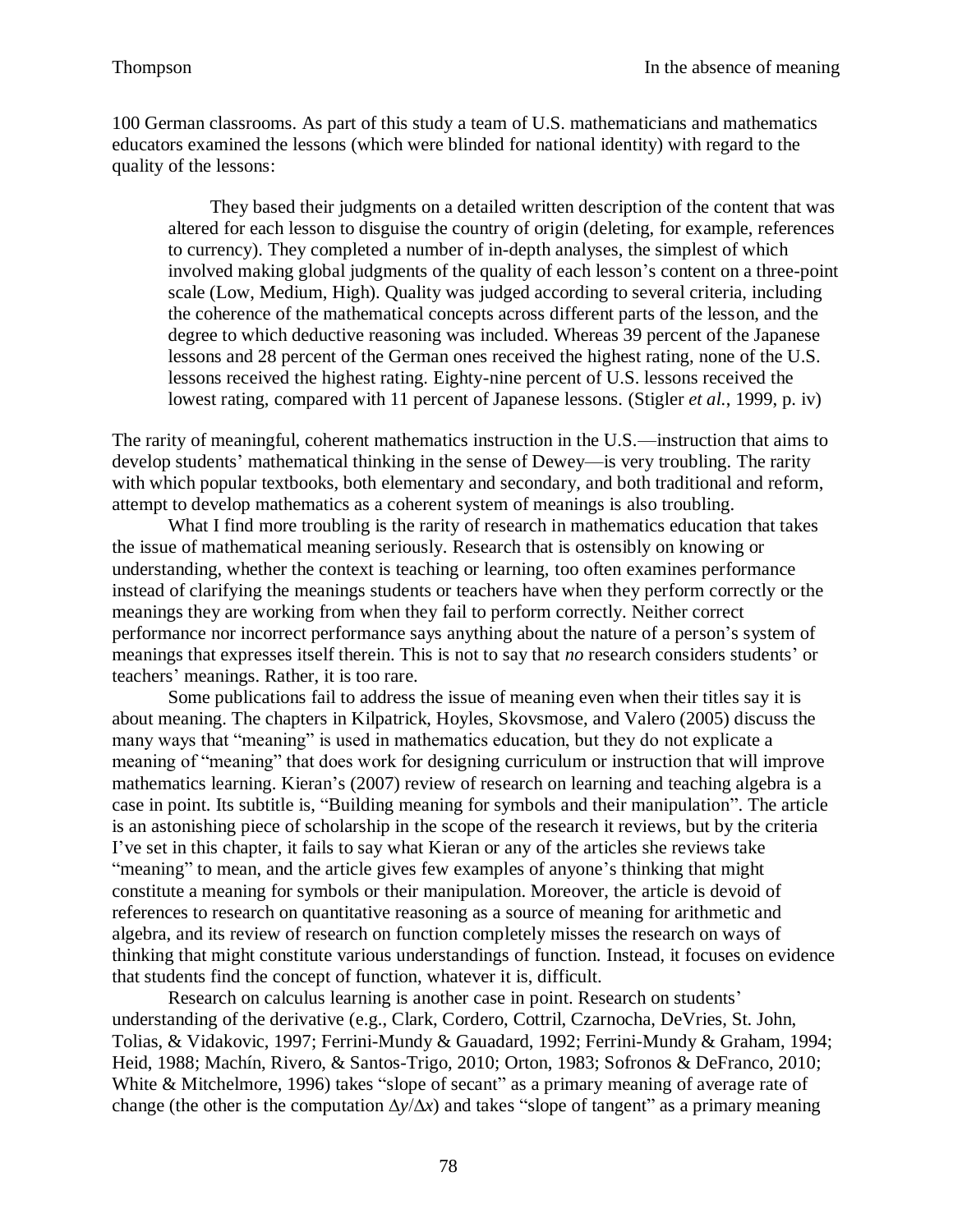of instantaneous rate of change (the other is the limit of average rates of change, where average rate of change is defined as slope of a secant). I am puzzled by the approach of taking "slope of secant" and "slope of tangent" as fundamental meanings for average rate of change and instantaneous rate of change, respectively. Secants and tangents are lines. They are geometric objects. I can easily imagine a thoughtful student asking, for example, "What do lines have to do with speed?" Clearly, there is a complex system of meanings behind thinking of a secant as somehow embodying an average rate of change, and there is an even more complex system of meanings behind taking a tangent as somehow embodying an instantaneous rate of change. I outlined part of that system earlier, when I spoke of a rate of change scheme. However, none of these studies explicates such a system of meanings. Hence they do not investigate them.

Unfortunately, when researchers treat meanings for slope (whose computation students often take as an index of "slantiness"), secant (which students often think of as a piece of wire that is laid across a graph), and tangent (which students often think of as a line that "just touches" a curve) as *primary* meanings, not as emergent meanings, they cannot understand the sources of students' success or failure to learn. Hackworth (1994) drove this point home. She studied 90 first-semester calculus students' understandings of rate of change. Her question was, "What have calculus students, after studying differentiation and derivatives, learned about rate of change?" By her measures, they learned nothing about rate of change. In some instances students understood more about rate of change before receiving instruction than they did after the course.

Carla Stroud (2010), in a follow-up to Hackworth's (1994) study, interviewed 15 students in Calculus 2 and Calculus 3 about their meaning of instantaneous speed. One question was this:

When the Discovery space shuttle is launched, its speed increases continually until its booster engines separate from the shuttle. During the time it is continually speeding up, the shuttle is *never* moving at a constant speed. What, then, would it mean to say that at precisely 2.15823 seconds after launch the shuttle is traveling at precisely 183.8964 miles per hour? (Hackworth, 1994, p. 108)

Consistent with Hackworth's (1994) findings, the primary meaning held by students in Stroud's study was that of a speedometer. The space shuttle's instantaneous speed 2.15823 seconds after launch is whatever number its speedometer points at. There are two problems with this way of thinking: (1) the space shuttle doesn't have a speedometer, and (2) even if it did, what about the speedometer's design guarantees that it is pointing at the correct number? Some students had a backup way of thinking—you would take the limit of the space shuttle's average speed over smaller and smaller intervals or you would simply differentiate the shuttle's position function. Carla asked, "And how would you do that?" The students presumed that there was some function they could act upon symbolically—and the shuttle's speed would pop out of that.

The area of mathematics education research that is most wanting today regarding attention to meaning is research on teachers' mathematical knowledge for teaching (MKT). First, the verb "to know" is used in this research as a primitive, undefined term. The question of what "to know" means in regard to knowing mathematics is unaddressed. Second, this area is quite taken with the idea that teachers' knowledge, whatever that means, can be categorized (Ferrini-Mundy, Floden, McCrory, Burrill, & Sandow, 2005; Hill, 2010; Hill, Blunk, Charalambous, Lewis, Phelps, Sleep, & Ball, 2008). I suspect that the desire to create instruments to assess teachers' knowledge is the driving force behind this focus. Item specifications need categories. When you categorize a teacher's knowledge based on an answer to an item, however, your attention is necessarily drawn away from the system of meanings by which the teacher was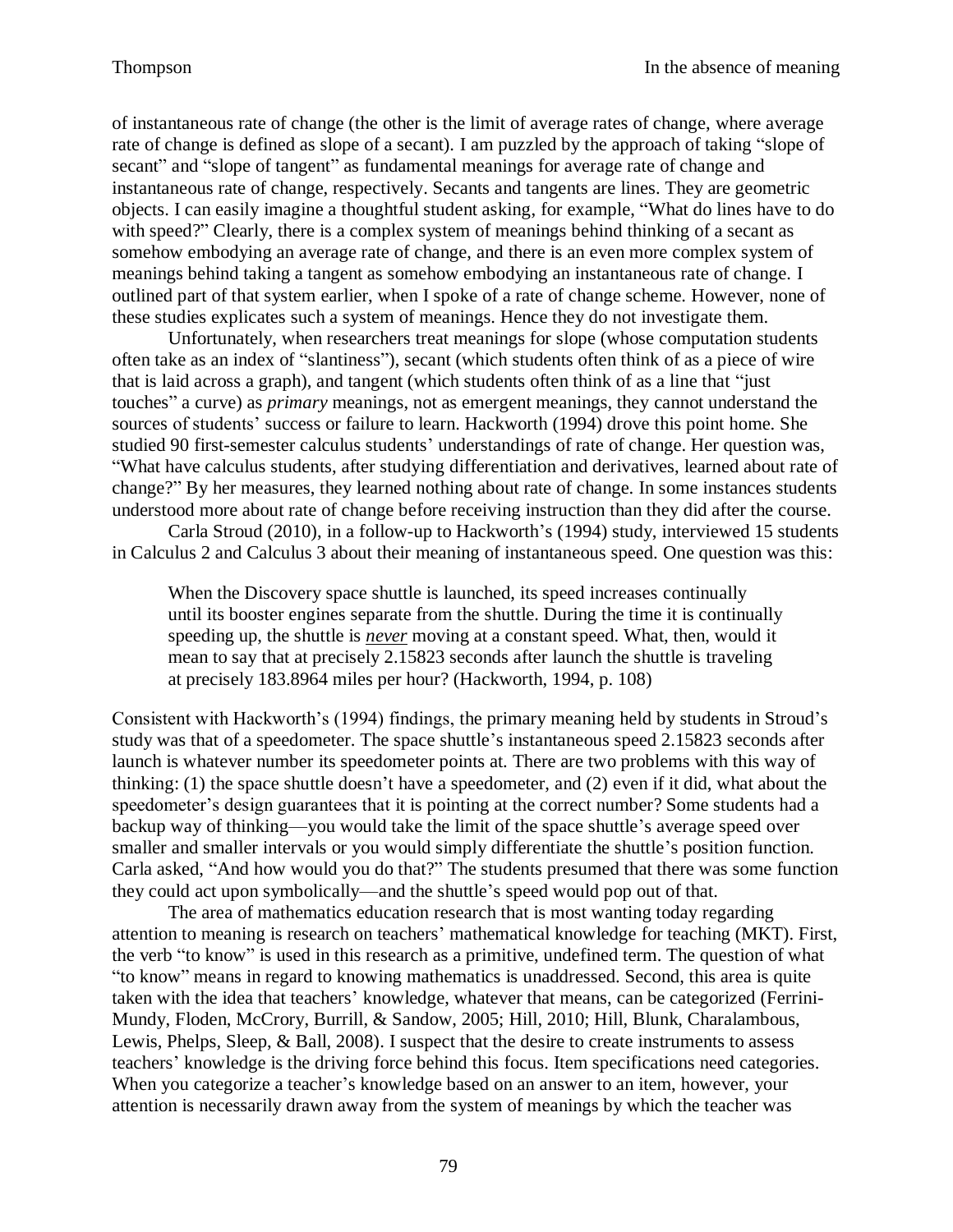operating. Assessments that do not address teachers' meanings can be summative, but they cannot be diagnostic. I'll illustrate this point with an example.

Before I can share this example I must review the idea of continuous variation. Castillo-Garsow (2010) identified two ways, in principle, that one can think about continuous variation, what he called "chunky" and "smooth". A conception of continuous variation that is *chunky* is one where someone thinks of a variable varying in discretely-continuous amounts. By "discretely-continuous" I mean that they imagine that the variable varies, but they imagine "next" values and mentally connect the values. The variation comes in one chunk between current and next values. The value of *x* goes directly from initial to end without passing through the values in between. The values in between current and next values are "there", but the person imagining the variation does not imagine passing through them. A conception of a variable varying smoothly is recursive. One might imagine a "next" value, but does so with the anticipation that the variable varies smoothly between current and next value by varying smoothly between values that exist between current and next (Thompson, 2011).

A ninth-grade algebra teacher, Sandra, was in the midst of teaching a lesson on the pointslope and point-point formulas. She was attempting to use a method that she had just learned which takes a rate-of-change approach to the point-slope formula. The method works like this: Suppose a function has a constant rate of change *r*. You start by assuring that students have an appropriate meaning of constant rate of change, such as "*r* is the constant rate of change of *y* with respect to  $x^{\prime\prime}$  means that however much x changes, y changes r times as much.<sup>7</sup> With this meaning in hand, if you know that a function with a constant rate of change of 1.7 passes through the point  $(3, 9)$ , then if you decrease the value of *x* by 3 (i.e., increase it by -3), the function's value will change by 1.7 times -3. Thus, the value of the function at  $x = 0$  is  $9 + (1.7)(-3)$ . The function's definition is therefore  $y = 1.7x + (9 + (1.7)(-3))$ . The two-point method follows as a

corollary by determining the function's average rate of change between two points and realizing that you now have a situation where a function has a known constant rate of change and its graph passes through a known point. Sandra was excited to try this method with her class.

Sandra worked through several examples using this method to find a function definition when given one point and a rate of change. Things fell apart, though, when she moved to the case of having two points that the function's graph passes through. Excerpt 8 picks up as she discusses the two-point case.

### **Excerpt 8: Sandra discusses the two-point case**

- 1. S: (Plots the points (3,1) and (7,4) in a coordinate system on the board.) Now we'll look at a something that is a little bit different. Now all we're given is two points, and we're supposed to find the equation for the line that goes through them. Any ideas?
- 2. (Silence)

 $\overline{a}$ 

3. S: Well, let's notice something. This function goes over 4 and up 3 (sketches segments). So if we do the same thing as before and move *x* back to 0 we'll know what the *y* intercept is! So if we go 4 to the left (draws a horizontal segment of length 4 to the left from (3,1). See *Figure 6*.)

<sup>&</sup>lt;sup>7</sup> The phrase "assure that students have" can be misleading. It does not mean "teach this idea in the 5 minutes before the point-slope lesson." Rather, it means to assure that this meaning of constant rate of change has been the target of instruction over a long period of time, long enough so that students have this meaning and all its entailments.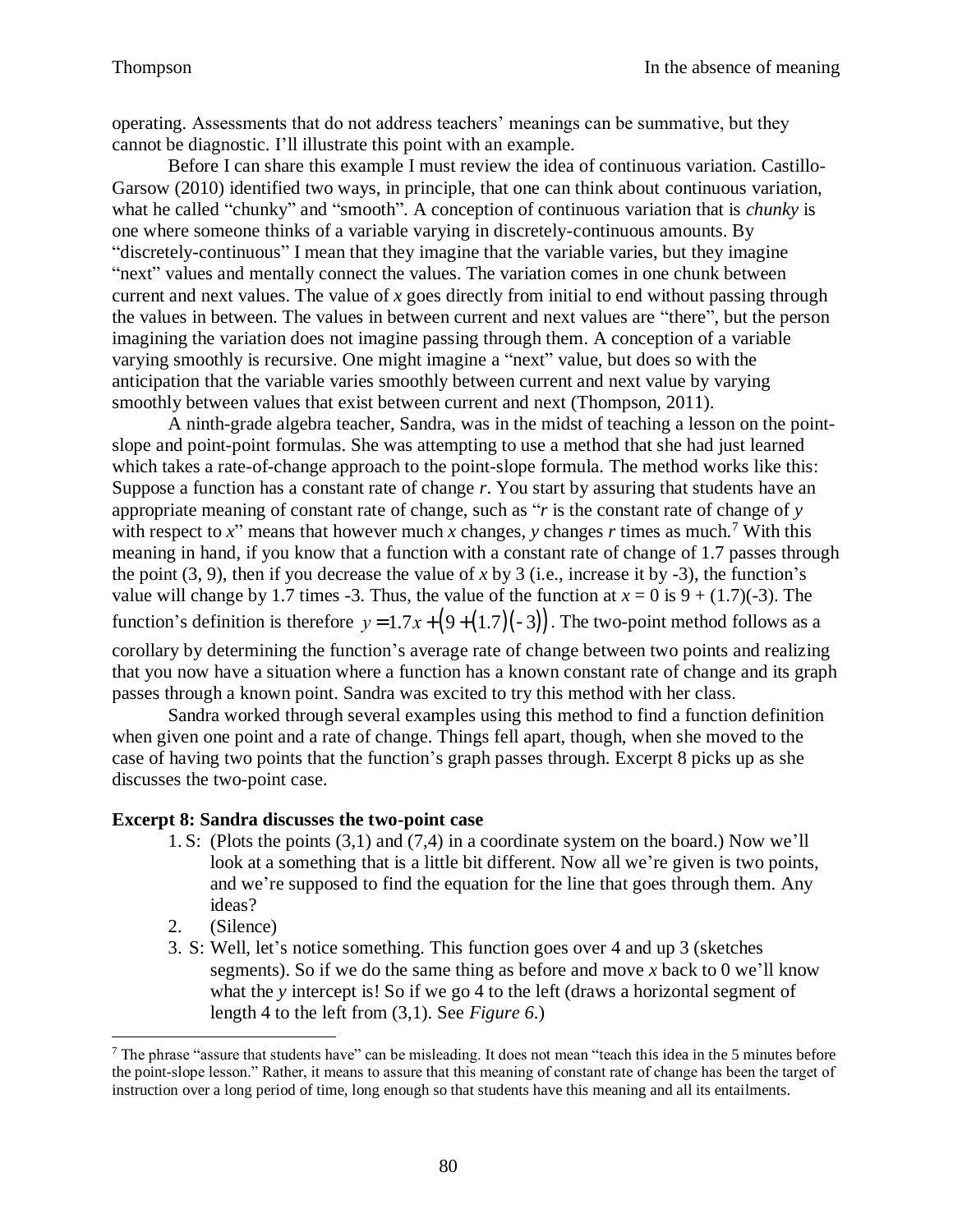$\overline{a}$ 

4. S: (Long pause) We'll pick this up tomorrow. (Pause) Here are some practice problems. Do just the ones with one point.



*Figure 6*. Sandra's boardwork while working the two-point problem.

Though Sandra's difficulty actually began in Line 3, where she described the change as "over 4 and up 3", her entire difficulty resided in her schemes for variation, slope, division, and rate of change.<sup>8</sup> First, she saw the change in *x* as a chunk. This was unproblematic in the case of one point. However, her chunk in this problem did not place her at  $x = 0$  as she wished. Second, her meaning for slope was "rise over run", where rise and run were both chunks. Third, her computation of slope, not evident in this excerpt but made clear later, was of a procedure that produced a number that is an index of a line's "slantiness". Division did not produce a quotient that has the meaning that the dividend is so many times as large as the divisor—3/4 as a slope was not a number that gave a rate of change. It gave a "slantiness". Fourth, her meaning for rate of change entailed neither smooth variation nor proportionality. It was more akin to her meaning of slope—two things changing in chunks. These meanings not only failed to provide Sandra a connection between her current setting (two points) and prior method, they led her down the dead-end path she followed. Had Sandra reasoned proportionally and with smooth continuous variation, she might have said "… over 3/4 of 4 and up 3/4 of 3". That would have given her the graph's *y*-intercept.

I fail to see how categorizing Sandra's knowledge would enhance our understanding of why her lesson fell apart. With our above understanding of what Sandra knew (i.e., the meanings from which she operated) we are positioned to help her improve. Putting her knowledge in categories like "curricular knowledge", "common mathematical knowledge", or "specialized mathematical knowledge" serves no practical purpose except to see whether her score on a test meets a benchmark. I feel strongly that assessments of MKT must be rooted in developmental theories of MKT. Otherwise, despite being ostensibly rooted in the work teachers do, the assessments will have little explanatory power with regard to *why* teachers do what they do and will have little usefulness in helping them improve what they do.

<sup>8</sup> It is important to notice that I said *schemes*. Sandra's meanings for variation, slope, division, and rate of change did not exist within a single scheme. They were unrelated.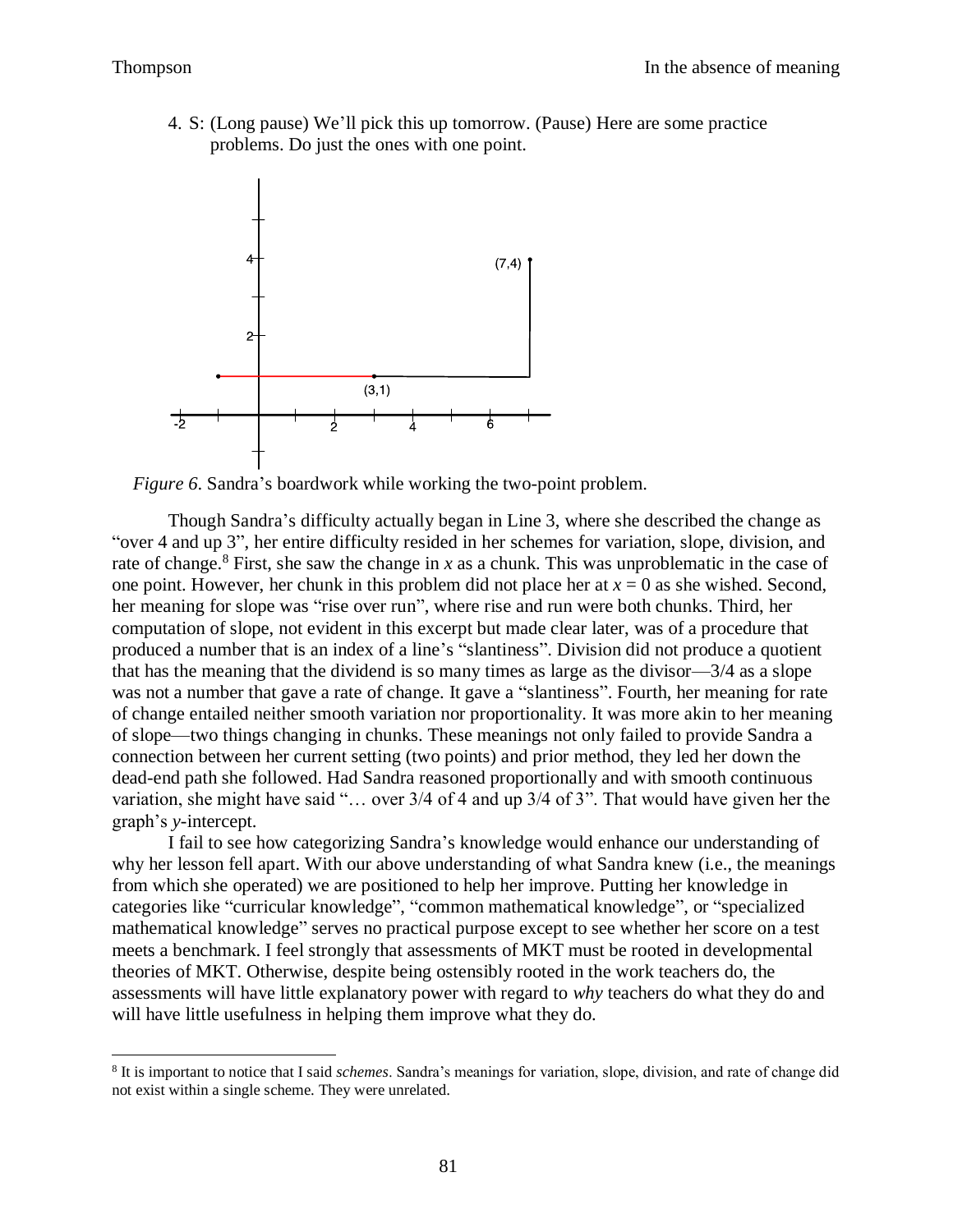$\overline{a}$ 

I propose that we develop a new type of assessment, aimed at assessing teachers' *Mathematical Meanings for Teaching* (MMT)*.* The enterprise of developing such assessments might redirect the field's attention to the subtle, yet foundational, role that meanings play in what teachers and students do. It might also redirect the field's attention towards an emphasis on explicating desirable, powerful systems of meanings that we feel students should develop. Lest I be misinterpreted, I hasten to add that the issue of skill would still be paramount. But our conception of skilled performance would change. Our descriptions of students' skilled performance would necessarily entail our intention that it be evidence that they have built powerful, rich, integrated systems of mathematical meanings.

A focus on MMT would also foster the field's conceptualization of bridges among what teachers know (as a system of meanings), how they teach (their orientation to high-quality conversations), what they teach (the meanings that an observer can reasonably imagine that students might construct, over time, from teachers' actions), and what students learn (the meanings they construct).

Assessments of MMT would be more diagnostic than current assessments of MKT. Information from them would be useful for teachers' professional development. I imagine that such instruments would also be useful in designing professional development aimed at improving teachers' ability to help their students learn. Sample items from an assessment of MMT might alert teachers to ways of understanding the ideas they teach that are expected of them and of their students. For example, can teachers explain a meaning of division that gives a meaning of quotient? Are they *inclined* to teach a meaning of division that gives a meaning of quotient? Can they explain that 8 divided by 5 equaling 1.6 means that 8 is 1.6 times as large as 5? Do they think it is important for students to know this? Do they have a coherent system of meanings of multiplication, division, and fractions that allows them to explain that  $43 * 18 = 774$ means, at once, that 774 is 18 times as large as 43, that 774 is 43 times as large as 18, that 43 is 1/18 of 774, and that 18 is 1/43 of 774? Are they *inclined* to explain those meanings? Do they think these are important meanings for students to have? Are they inclined to ask students questions that force those connections?

#### **An Agenda for Change**

My intention in this chapter was to convey the nature of meaning as it relates to mathematics education and the importance of taking meaning as a foundational consideration in mathematics learning, teaching, and instructional design.<sup>9</sup> How, though, might we as a nation bring about changes that resolve the lack of meaningful mathematics in schools and colleges? I draw inspiration from Tucker (2011) to answer how we might move forward with such an agenda for change. Tucker examined the educational policies of Ontario, Finland, Japan, Shanghai, and Singapore to see what policies they either have in place to sustain an excellent educational system or put in place to pull themselves to a level of internationally elite educational systems. He pointed to five areas of policy that are central to elite systems attaining

<sup>9</sup> I did not emphasize issues of curriculum. I agree whole-heartedly with Carlson *et al.* (2010), who argued convincingly that a well-designed curriculum will play a central role in supporting teachers' reconceptualization of the mathematics they teach and will be an essential component in efforts to make meaning central to teaching and learning. It is my experience, however, that teachers' meanings trump curriculum, so I have emphasized teachers' meanings for the purposes of this chapter. On the other hand, there is a large intersection between issues of instructional design and issues of curriculum, so I have not ignored curricular issues entirely.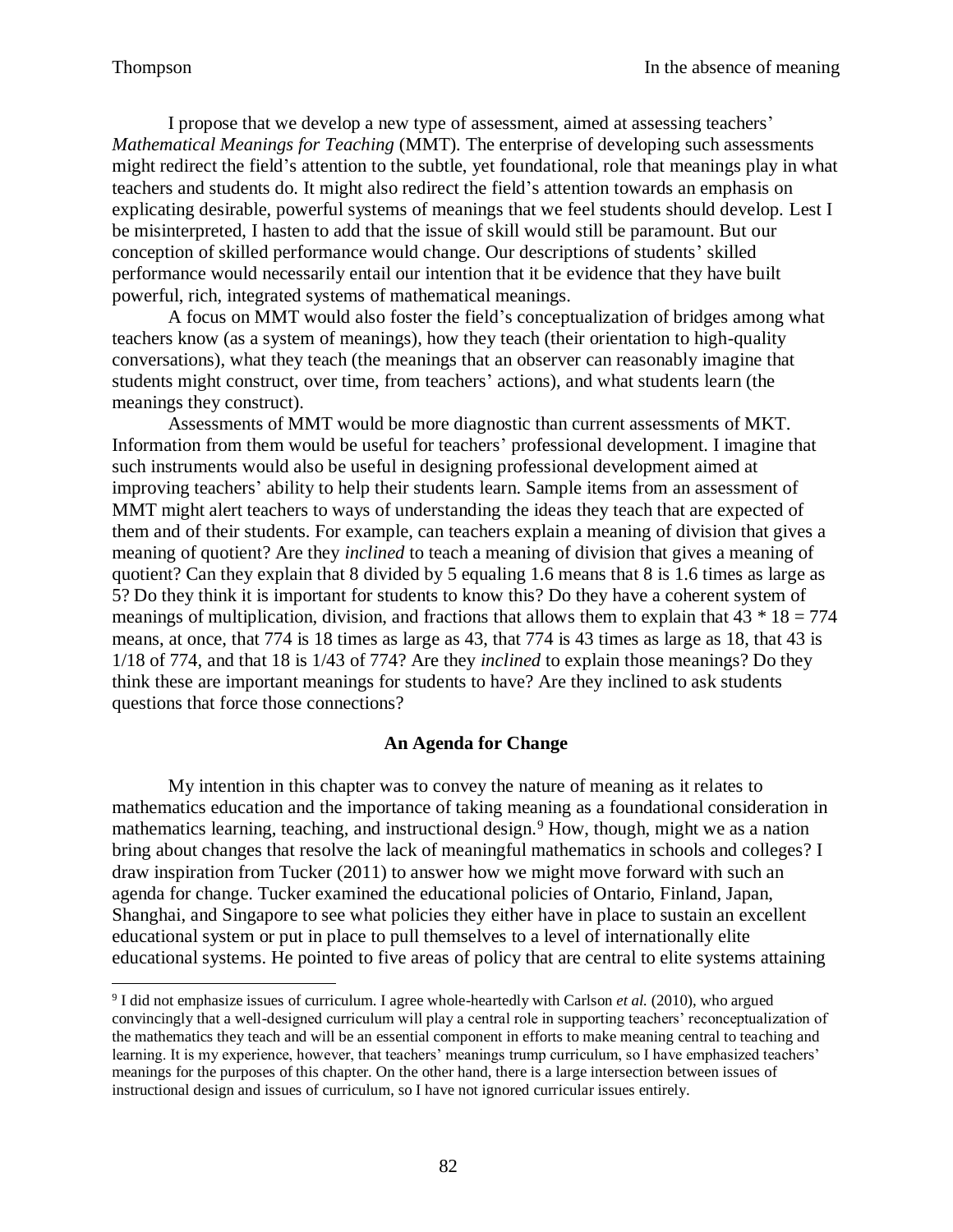and sustaining excellence, and he turned each into a set of recommendations to be implemented at the state level. His recommendations are as follows: Benchmark the best, design for quality, design for equity, design for productivity, design for coherence. These categories serve well as organizers for thinking about how to make meaning central to mathematics education.

# **Benchmark the best**

Tucker pointed out that prior to World War II, the U.S. borrowed ideas and practices from other countries at a rapid rate, but after World War II we seemed to think that no one had anything to offer. Recently, there have been several efforts to benchmark international standards (e.g., National Mathematics Advisory Panel, 2008). However, benchmarking standards is like surveying a landscape from 50,000 feet. You might see broad outlines, but you have no sense of the details by which things are made to happen. Elsewhere (Thompson, 2008a), I stated that the National Mathematics Panel Report recommendations read like a table of contents. The Panel did not attend to what it might mean to understand the things in their lists. By that I meant that they paid little heed to how other countries actually implemented their standards and that the Panel ignored the idea that attending carefully to issues of meaning was one way that elite countries attained excellence in mathematics education.

Funding agencies should commission studies to benchmark the systems of mathematical meanings toward which elite systems strive. They should also document how those meanings are achieved and the consequences of achieving them. For example,

- Singapore elementary education targets a deep understanding of speed as rate of change in grades 1-5 (as does Russia). This deep understanding entails ideas of variation, covariation, and proportionality. The Singapore curriculum outline does not state this specifically, but if you examine their texts and instructional guides it leaps at you. Their early attention to speed is later leveraged in developing students' understanding of variable and linear function. What other meanings does Singapore target, how does it build them, and how does it leverage those meanings in students' later learning?
- Japanese elementary education emphasizes whole-number numeration as a systematic way to represent numerical value—to a far great extent than in the United States. In Japan, numerical algorithms arise out of a system of meanings that constitute an understanding of place value. They are not taught as meaningless, memorized notational procedures. What other meanings does Japan target, how does it build them, and how does it leverage those meanings in students' later learning?
- Russian elementary education emphasizes quantity and measurement (as, to a lesser extent, do Singapore and Japan). A deep understanding of measurement entails understanding ratio and proportion. Russians leverage this early learning by intermingling it with the idea of generalization, which necessitates ideas of representation and representational equivalence. What other meanings does Russia target, how does it build them, and how does it leverage those meanings in students' later learning?

# **Design for Quality**

Tucker's (2011) first bullet in this section is, "Get your goals clear, and get public and professional consensus on them" (p. 5). This feat will not be easily accomplished with regard to targeted systems of mathematical meanings, but it is essential. National funding agencies will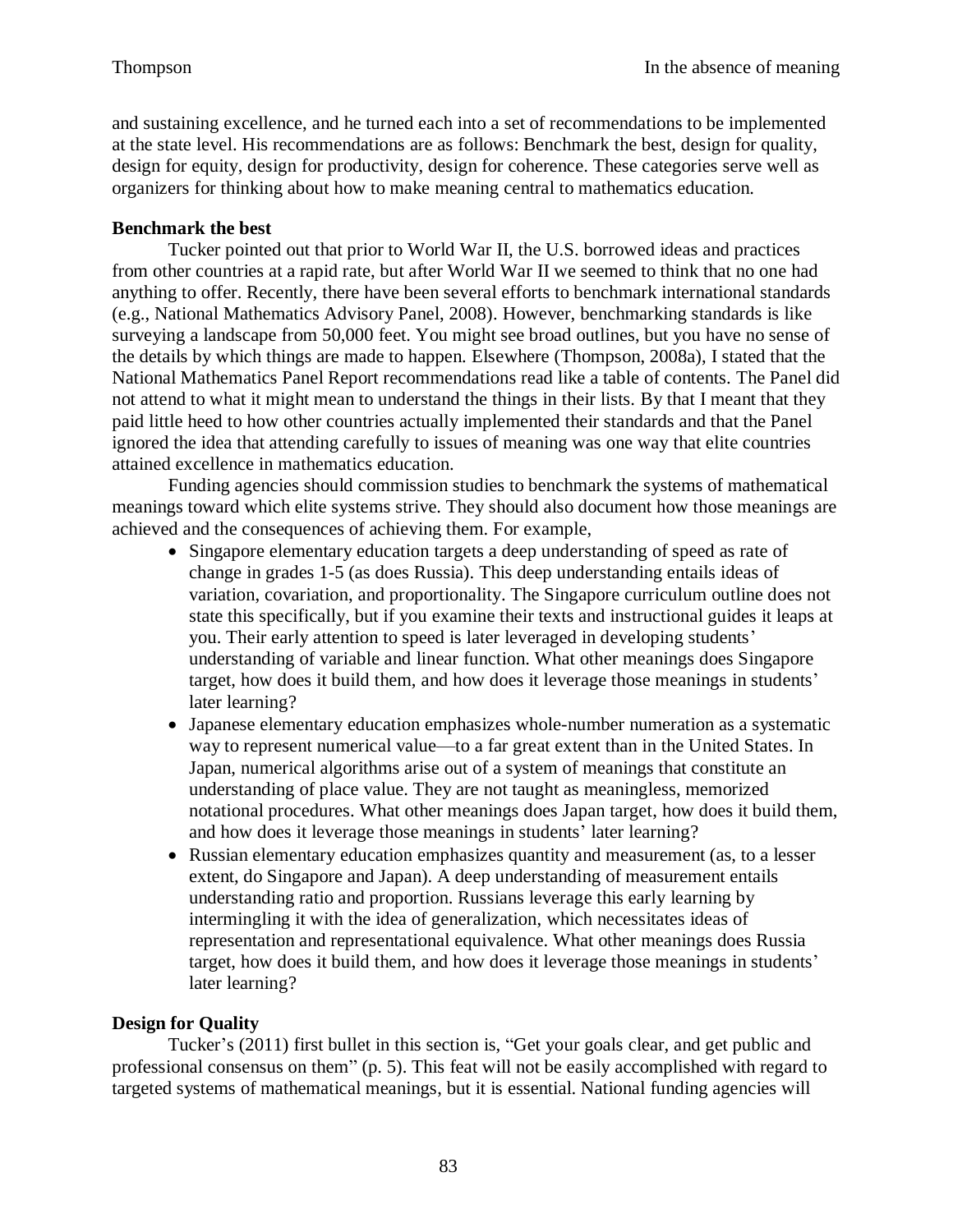play an essential role in the effort to clarify systems of meanings, and how they might be expressed skillfully, that mathematics education should take as its primary goals.

The clarification of goals will also address the matter of coherence in the mathematics curriculum. A number of studies have stated boldly that the typical judgment of U.S. mathematics curricula at all levels is that they are conceptually incoherent (Cai, 2010; Oehrtman, Carlson, & Thompson, 2008; Schmidt *et al.*, 2002; Schmidt *et al.*, 2005; Thompson, 2008b; Thompson, Carlson, & Silverman, 2007). A focus on developing coherent meanings will not guarantee coherent curricula, but it surely will increase the likelihood that a curriculum designed to support students' development of a coherent system of meanings will be coherent.

Another aspect of designing for quality is that targeted meanings must be worth having. We must be able to argue that having them will pay off in important ways, either in preparation for life or preparation for future learning. The arguments must be specific in regard to *how* having them will be important. Research will play an essential role in the quest to design for quality, because we often realize the intricacies of a targeted meaning's "payoff", or lack thereof, only in attempting to help students develop it. Research will also play an essential role in identifying and characterizing important meanings that students and teachers should have, and conveying those meanings to parties who can use that information. (Please understand that I use "convey" in the sense that I've described repeatedly in this chapter.)

# **Design for Equity**

Tucker's (2011) emphasis on equity is largely in regard to allocation of resources. He argues that school systems and students should get resources according to their need. Hardest-toeducate students should receive sufficient resources necessary to enable them to attain the high standards set in the quest for quality already described.

With regard to issues of meaning, hardest-to-educate students will be those who are farthest from developing the meanings that we decide are essential. Designing for equity with regard to meaning requires that we identify ways of thinking and systems of meaning that are highly obstructive for constructing the meanings we intend, and then investigating means of support to effect change most efficiently. Just as we do not give steak to someone who is malnourished, we cannot expect someone who reasons additively to participate productively in instruction on making multiplicative comparisons as a foundation for reasoning proportionally.

# **Design for Productivity**

Tucker (2011) characterized designing for productivity in terms of making frequent and timely checks for quality. With regard to a focus on meanings, this translates into helping teachers attend to the meanings that students are actually constructing and adjust instruction appropriately. Research will play a central role in identifying effective ways that teachers can do this and effective ways to help teachers do this. I am not speaking of grand assessment strategies or high-stakes tests, though I anticipate that we will continue to have them—and that their character will change. Rather, the road to students building powerful, coherent, and useful systems of mathematical meaning will be built upon teachers' ability to conduct constant, formative assessments of students' learning.

### **Design for Coherence**

The coherence Tucker (2011) had in mind was that efforts to address the prior four areas cohere, that they complement and draw from each other. The same is surely true for mathematics education. In regard to the issue of moving the field towards making meaning a primary concern,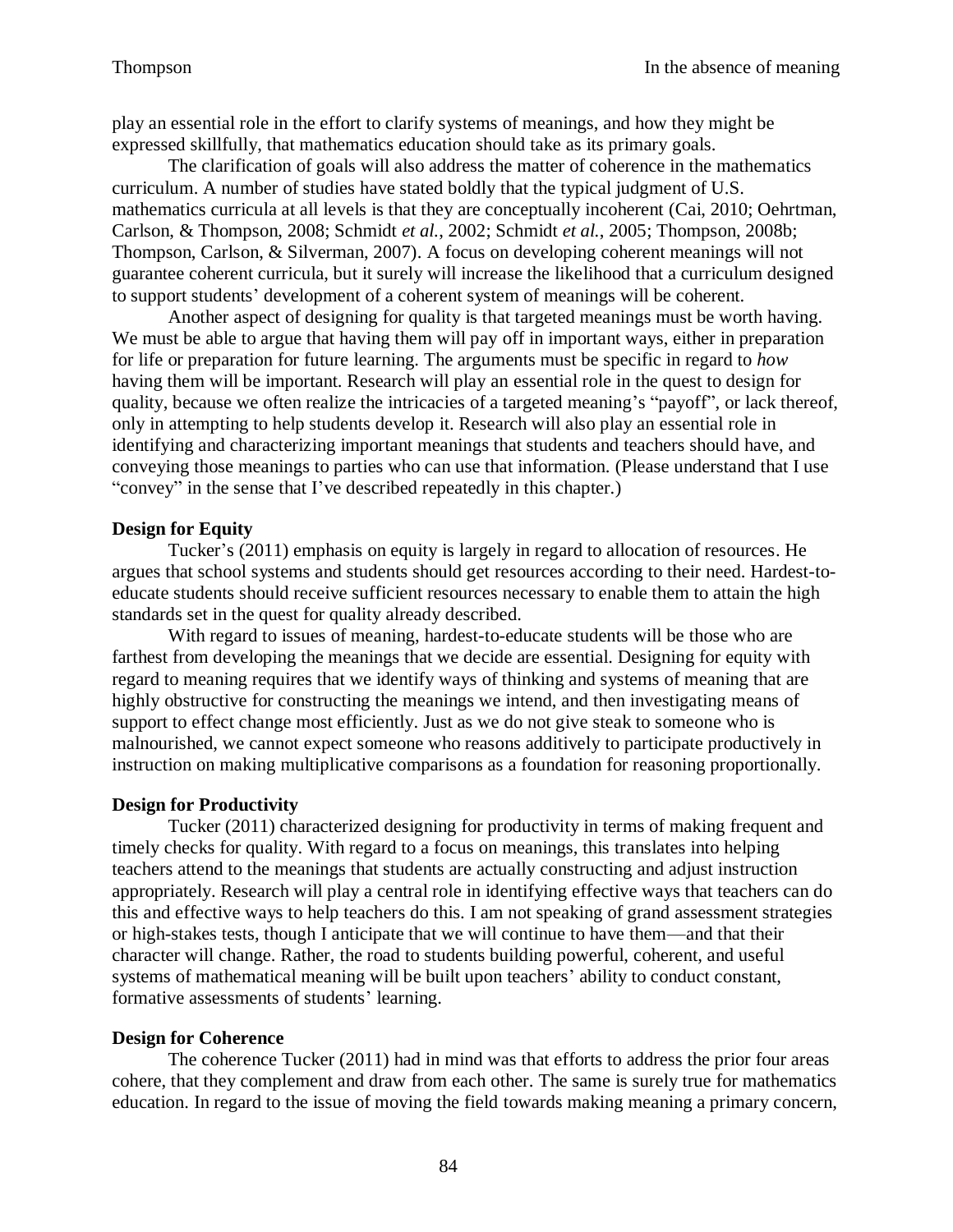I see several additional ways in which we must design for coherence. The obvious one is designing coherent systems of meanings that we target for student learning. We also must coordinate efforts in instructional design, teacher preparation, and professional development around those meanings. We not only want school students to develop coherent meanings for arithmetic operations, we want future teachers to be prepared to convey and assess them and professional development programs that support continued teacher growth.

It is on the criterion of coherence that Tucker found the greatest strength in elite systems and the greatest fault in the U.S. system. Culture surely plays a large role in both cases. Cultures change over time, but they rarely change abruptly. They continually regenerate themselves through intersubjective operations among their participants. An educational system is slow to change for the same reasons—entering teachers have images of mathematical teaching and learning that they formed as students. Lortie (1975) noted this when explaining why U.S. instruction seemed to change so little—adults who choose to enter teaching developed a deep resonance with their experience of schooling as students. We can leverage Lortie's observation to gain insight into different educational systems' clear differences in teachers' and textbooks' orientations to meaning. Ma (1999) observed Chinese elementary school teachers with the equivalent of high school education displaying what she called profound understandings of the mathematics they taught. U.S. elementary teachers in her study, with college degrees, displayed superficial and fragmented understandings of the mathematics they taught. Why the difference? Because, I suspect, the Chinese teachers developed meanings while school students that they later refined as prospective and practicing teachers, while the U.S. teachers developed unproductive meanings while students—meanings that served them poorly as a foundation for conveying coherent mathematical understandings to their students. Coherence, and incoherence, is inherited as much as it is produced.

Tucker (2011) ended his report by noting that each of these elite educational systems took from 30 to 100 years to transform themselves and that the U.S. should not expect less. Also, he noted that each reform effort involved a high degree of experimentation within its policy frameworks without losing sight of its goals. We must take Tucker's observation to heart expect that it will take 30 to 100 years of concerted, purposeful effort to transform the U.S. educational system so that coherent meanings are at the core of mathematics teaching, learning, and curriculum. At the same time, we cannot expect to succeed without striving to develop a clear vision of what we mean that meaning be at the core of mathematics teaching, learning, and curriculum.

#### **References**

- Bauersfeld, H. (1980). Hidden dimensions in the so-called reality of a mathematics classroom. *Educational Studies in Mathematics, 11*, 23–42.
- Bauersfeld, H. (1988). Interaction, construction, and knowledge: Alternative perspectives for mathematics education. In T. J. Cooney & D. A. Grouws (Eds.), *Effective mathematics teaching*. Reston, VA: National Council of Teachers of Mathematics.
- Branca, N. A. (1980). Communication of mathematical structure and its relationship to achievement. *Journal for Research in Mathematics Education, 11*, 37-49.
- Bringuier, J. C. (1980). *Conversations with Jean Piaget*. Chicago, IL: University of Chicago Press.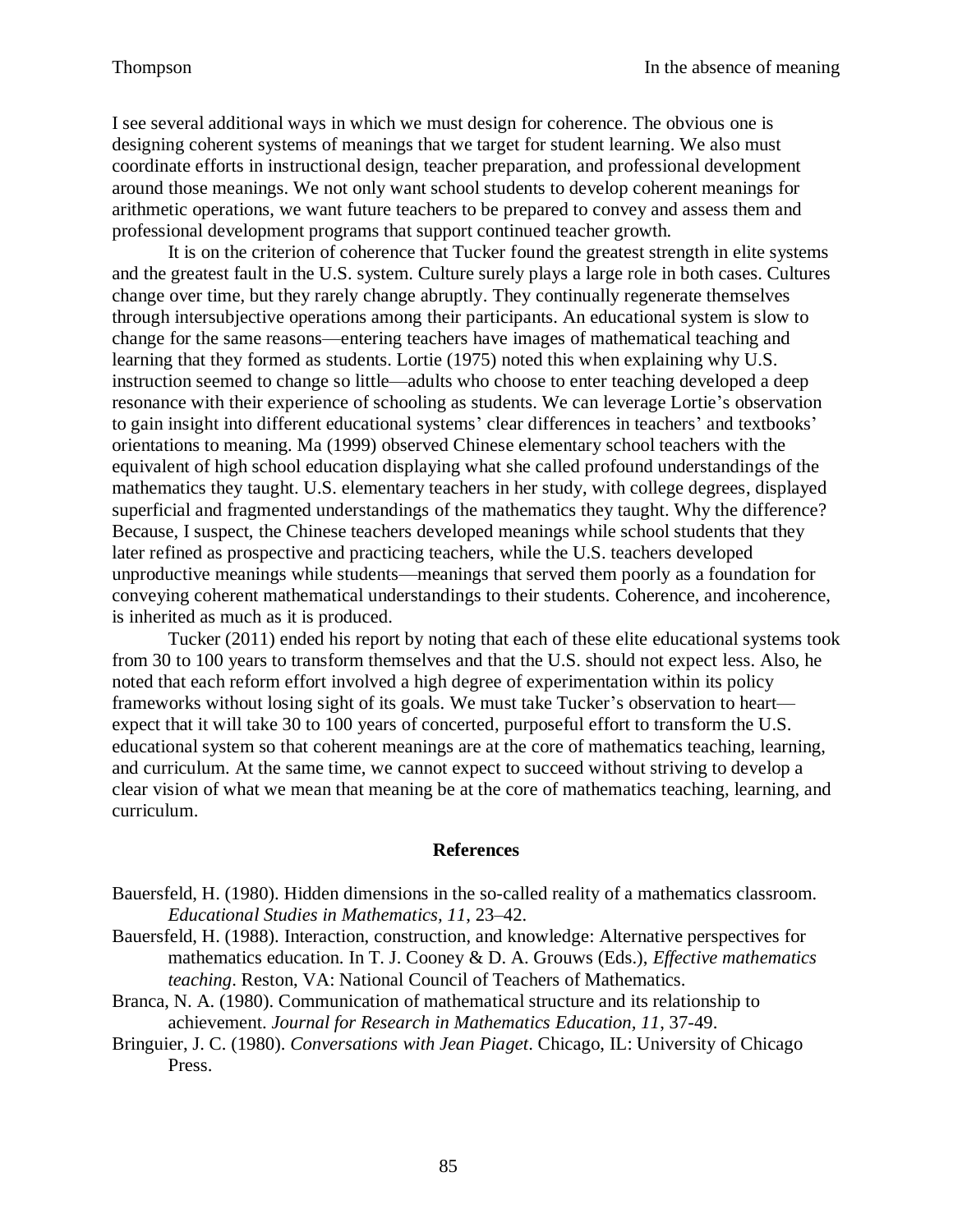- Cai, J. (2010). Conceptions of effective mathematics teaching within a cultural context: Perspectives of teachers from China and the United States. *Journal of Mathematics Teacher Education, 13*, 265-287.
- Carlson, M. P., Oehrtman, M. C., & Engelke, N. (2010). The precalculus concept assessment (PCA) instrument: A tool for assessing students' reasoning patterns and understandings. *Cognition and Instruction, 28*, 113-145.
- Carpenter, T. P. (1986). Conceptual knowledge as a foundation for procedural understanding. In J. Hiebert (Ed.), *Conceptual and procedural knowledge: The case of mathematics* (pp. 113-132). Hillsdale, NJ: Erlbaum.
- Castillo-Garsow, C. C. (2010). *Teaching the Verhulst model: A teaching experiment in covariational reasoning and exponential growth.* Unpublished Ph.D. Dissertation, Arizona State University, Tempe, AZ. Retrieved from http://patthompson.net/PDFversions/Theses/2010CastilloGarsow.pdf.
- Clark, J. M., Cordero, F., Cottril, J., Czarnocha, B., DeVries, D. J., St. John, D., et al. (1997). Constructing a schema: The case of the chain rule? *Journal of Mathematical Behavior, 16*, 345-364.
- Cobb, P. (2007). Putting philosophy to work: Coping with multiple theoretical perspectives. In F. K. Lester (Ed.), *Second handbook of research on mathematics teaching and learning* (Vol. 1, pp. 3-38). Charlotte, NC: Information Age Pub.
- Cobb, P., Boufi, A., McClain, K., & Whitenack, J. (1997). Reflective discourse and collective reflection. *Journal for Research in Mathematics Education, 28*, 258-277.
- Cobb, P., & Glasersfeld, E. v. (1983). Piaget's scheme and constructivism. *Genetic Epistemology, 13*(2), 9–15.
- Dewey, J. (1910). *How we think*. Boston, MA: D. C. Heath.
- Dewey, J. (1933). *How we think: A restatement of the relation of reflective thinking to the educative process*. Boston, MA: D. C. Heath.
- Dubinsky, E., & Harel, G. (1992). The nature of the process conception of function. In G. Harel & E. Dubinsky (Eds.), *The concept of function: Aspects of epistemology and pedagogy* (pp. 85–106). Washington, DC: Mathematical Association of America.
- Dugdale, S., Wagner, L. J., & Kibbey, D. (1992). Visualizing polynomial functions: New insights from an old method in a new medium. *Journal of Computers in Mathematics and Science Teaching, 11*(2), 123–142.
- Ferrini-Mundy, J., Floden, R. E., McCrory, R., Burrill, G., & Sandow, D. (2005). *Knowledge for teaching school algebra: Challenges in developing an analytic framework.* East Lansing, MI: Michigan State University, Knowledge of Algebra for Teaching Project.
- Ferrini-Mundy, J., & Gauadard, M. (1992). Secondary school calculus: Preparation or pitfall in the study of college calculus. *Journal for Research in Mathematics Education, 23*, 56–71.
- Ferrini-Mundy, J., & Graham, K. (1994). Research in calculus learning: Understanding of limits, derivatives, and integrals. In J. J. Kaput & E. Dubinsky (Eds.), *Research issues in undergraduate mathematics learning*. Washington, DC: Mathematical Association of America.
- Glasersfeld, E. v. (1995). *Radical constructivism: A way of knowing and learning* (Studies in mathematics education). London, England: Falmer Press.
- Glasersfeld, E. v. (1998, September). *Scheme theory as a key to the learning paradox*. Paper presented at the 15th Advanced Course, Archives Jean Piaget. Geneva, Switzerland.
- Grice, H. P. (1957, July). Meaning. *Philosophical Review, 66*, 377-388.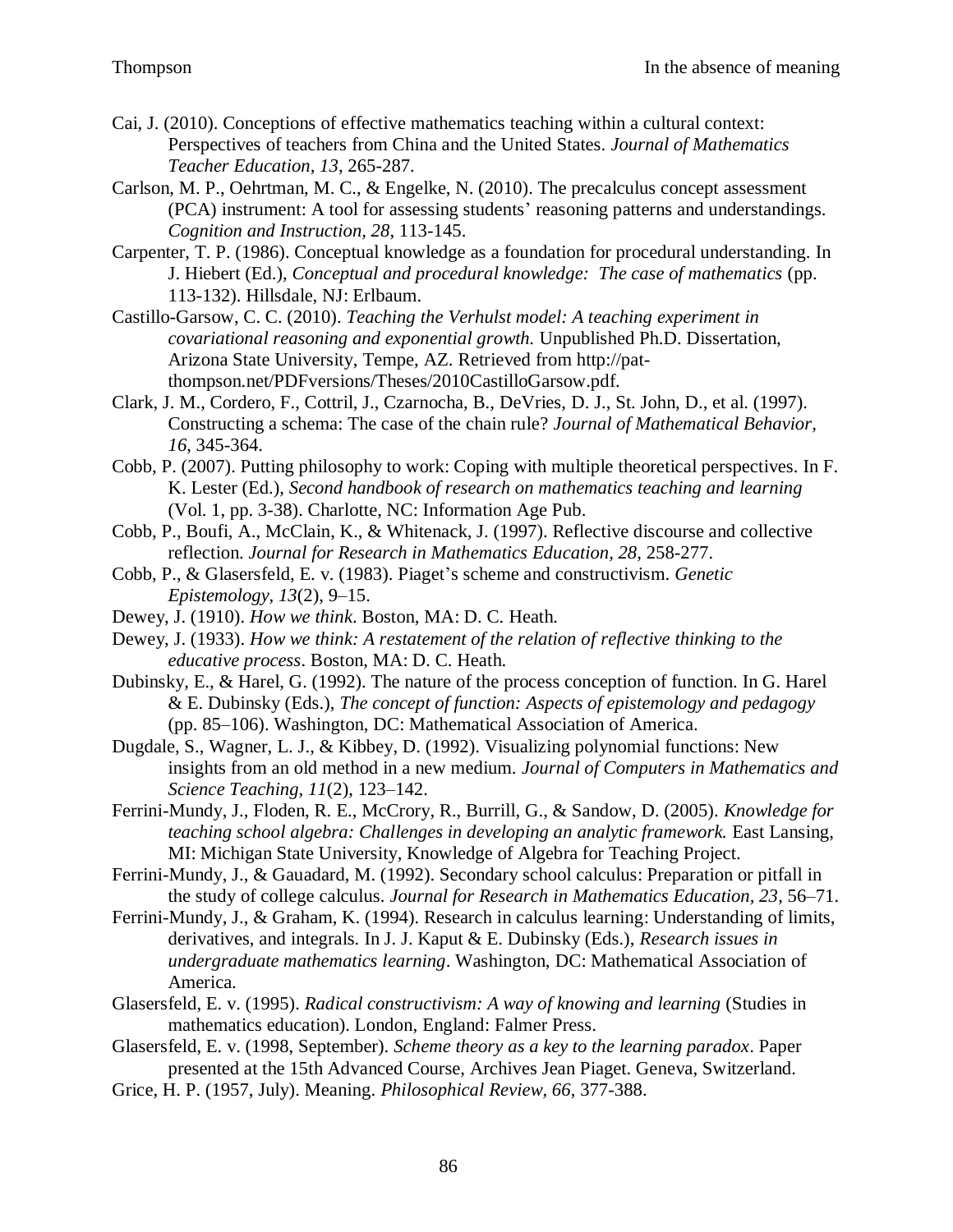- Hackworth, J. A. (1994). *Calculus students' understanding of rate.* Unpublished Masters Thesis, San Diego State University, Department of Mathematical Sciences. Retrieved from http://pat-thompson.net/PDFversions/1994Hackworth.pdf
- Heid, M. K. (1988). Resequencing skills and concepts in applied calculus using the computer as a tool. *Journal for Research in Mathematics Education, 19*, 3–25.
- Hiebert, J., & Carpenter, T. P. (1992). Learning and teaching with understanding. In D. Grouws (Ed.), *Handbook for research on mathematics teaching and learning* (pp. 65–97). New York, NY: Macmillan.
- Hiebert, J., & Lefevre, P. (1986). Conceptual and procedural knowledge in mathematics: An introductory analysis. In J. Hiebert (Ed.), *Conceptual and procedural knowledge: The case of mathematics* (pp. 3–20). Hillsdale, NJ: Erlbaum.
- Hiebert, J., Stigler, J. W., Jacobs, J. K., Givvin, K. B., Garnier, H., Smith, M., et al. (2005). Mathematics teaching in the United States today (and tomorrow): Results from the TIMSS 1999 video study. *Education Evaluation and Policy Analysis, 27*, 111-132.
- Hill, H. C. (2010). The nature and predictors of elementary teachers' mathematical knowledge for teaching. *Journal for Research in Mathematics Education, 41*, 513-545.
- Hill, H. C., Blunk, M. L., Charalambous, C. Y., Lewis, J. M., Phelps, G. C., Sleep, L., et al. (2008). Mathematical knowledge for teaching and the mathematical quality of instruction: An exploratory study. *Cognition and Instruction, 26*, 430-511.
- Johnckheere, A., Mandelbrot, B. B., & Piaget, J. (1958). *La lecture de l'expérience [Observation and decoding of reality]*. Paris, France: P. U. F.
- Kaput, J. J. (1993). The urgent need for proleptic research in the graphical representation of quantitative relationships. In T. Carpenter, E. Fennema & T. Romberg (Eds.), *Integrating research in the graphical representation of functions* (pp. 279–311). Hillsdale, NJ: Erlbaum.
- Kieran, C. (2007). Learning and teaching algebra at the middle school through college levels: Building meaning for symbols and their manipulation. In F. K. Lester (Ed.), *Second handbook of research on mathematics teaching and learning* (pp. 707-762). Charlotte, NC: Information Age.
- Kilpatrick, J., Hoyles, C., Skovsmose, O., & Valero, P. (Eds.). (2005). *Meaning in mathematics education* (Mathematics Education Library Vol. 37). New York, NY: Springer US.
- Lehrer, R., Schauble, L., Carpenter, S., & Penner, D. E. (2000). The interrelated development of inscriptions and conceptual understanding. In P. Cobb & K. McClain (Eds.), *Symbolizing and communicating in mathematics classrooms: Perspectives on discourse, tools, and instructional design* (pp. 325-360). Hillsdale, NJ: Erlbaum.
- Lortie, D. C. (1975). *Schoolteacher*. Chicago, IL: University of Chicago Press.
- Ma, L. (1999). *Knowing and teaching elementary mathematics: Teachers' knowledge of fundamental mathematics in China and the United States*. Mahwah, NJ: Erlbaum.
- Machín, M. C., Rivero, R. D., & Santos-Trigo, M. (2010). Students' use of Derive software in comprehending and making sense of definite integral and area concepts. In F. Hitt, D. Holton & P. W. Thompson (Eds.), *Research in Collegiate Mathematics Education, 7*, Issues in Mathematics Education (Vol. 16, pp. 29-62). Providence, RI: American Mathematical Society.
- Montangero, J., & Maurice-Naville, D. (1997). *Piaget or the Advance of Knowledge* (A. Curnu-Wells, Trans.). Mahwah, NJ: Lawrence Erlbaum.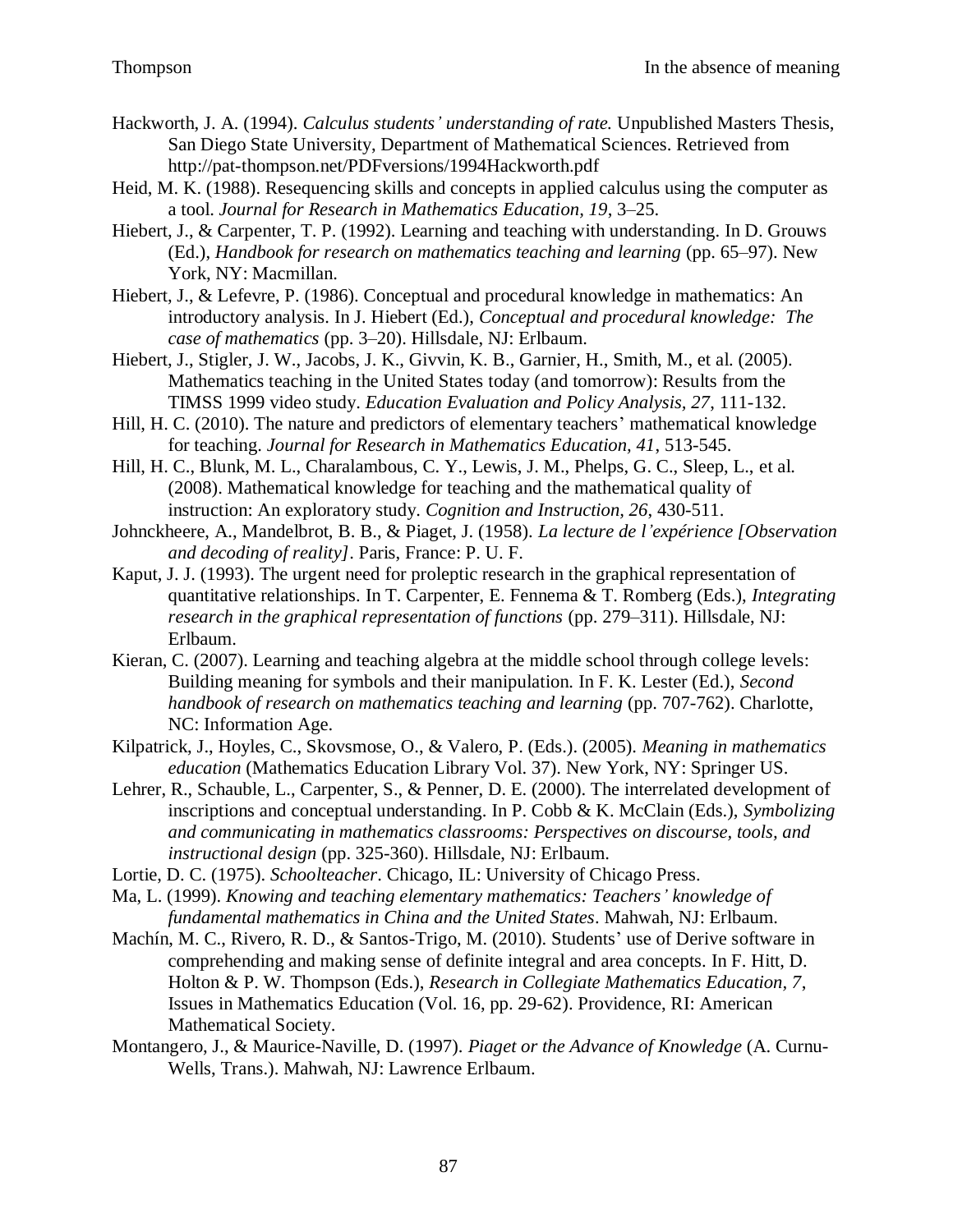- Moschkovich, J., Schoenfeld, A. H., & Arcavi, A. A. (1993). Aspects of understanding: On multiple perspectives and representations of linear relations and connections among them. In T. A. Romberg, E. Fennema & T. P. Carpenter (Eds.), *Integrating research on the graphical representation of functions* (pp. 69–100). Hillsdale, NJ: Erlbaum.
- National Mathematics Advisory Panel. (2008). *Foundations for success: Final report of the National Mathematics Advisory Panel*. Washington, DC: U. S. Department of Education. Retrieved from http://www.ed.gov/about/bdscomm/list/mathpanel/report/final-report.pdf
- Oehrtman, M. C., Carlson, M. P., & Thompson, P. W. (2008). Foundational reasoning abilities that promote coherence in students' understandings of function. In M. P. Carlson & C. Rasmussen (Eds.), *Making the connection: Research and practice in undergraduate mathematics* (pp. 27-42). Washington, DC: Mathematical Association of America.
- Ogden, C. K., & Richards, I. A. (1923/1989). *The meaning of meaning*. Orlando, FL: Harcourt Brace.
- Orton, A. (1983). Students' understanding of differentiation. *Educational Studies in Mathematics, 14*, 235–250.
- Pask, G. (1975). *Conversation, cognition and learning: A cybernetic theory and methodology*. Amsterdam ; New York, NY: Elsevier.
- Pask, G. (1976). *Conversation theory: Applications in education and epistemology*. Amsterdam, The Netherlands; New York, NY: Elsevier.
- Percy, W. (1975a). *The message in the bottle: How queer man is, how queer language is, and what one has to do with the other*. New York, NY: Open Road. Kindle Edition.
- Percy, W. (1975b, January). The Delta Factor. *Sourthern Review, 11*, 7-14.
- Piaget, J. (1968). *Six psychological studies*. New York: Vintage Books.
- Piaget, J. (1977). *Psychology and epistemology: Towards a theory of knowledge*. New York, NY: Penguin.
- Piaget, J. (1995). *Sociological studies* (T. Brown, R. Campbell, N. Emler, M. Ferrari, M. Gribetz, R. Kitchener, W. Mays, A. Notari, C. Sherrard, L, Smith, Trans.). New York, NY: Routledge.
- Piaget, J., & Garcia, R. (1991). *Toward a logic of meanings*. Hillsdale, NJ: Lawrence Erlbaum.
- Piaget, J., & Inhelder, B. (1969). *The psychology of the child*. New York, NY: Basic Books.
- Putnam, H. (1973). Meaning and reference. *Journal of Philosophy, 70*, 699-711.
- Putnam, H. (1975). The meaning of 'meaning'. In *Mind, language and reality. Philosophical Papers* (Vol. 2, pp. 215-271). Cambridge, UK: Cambridge University Press.
- Schmidt, W. H., Houang, R., & Cogan, L. S. (2002, Summer). A coherent curriculum: The case of mathematics. *American Educator*, 1-17. Retrieved from http://www.aft.org/pubsreports/american\_educator/summer2002/curriculum.pdf
- Schmidt, W. H., Wang, H. C., & McKnight, C. (2005). Curriculum coherence: An examination of US mathematics and science content standards from an international perspective. *Journal of Curriculum Studies, 37*, 525-559.
- Scott, B. (2009). Conversation, individuals, and concepts: Some key concepts in Gordon Pask's interaction of actors and conversation theories [Electronic Version]. *Constructivist Foundations*, 4, 151-158. Retrieved from http://www.univie.ac.at/constructivism/journal/4/3/151.scott
- Simon, M. A., Tzur, R., Heinz, K., Kinzel, M., & Smith, M. S. (2000). Characterizing a perspective underlying the practice of mathematics teachers in transition. *Journal for Research in Mathematics Education, 31*, 579-601.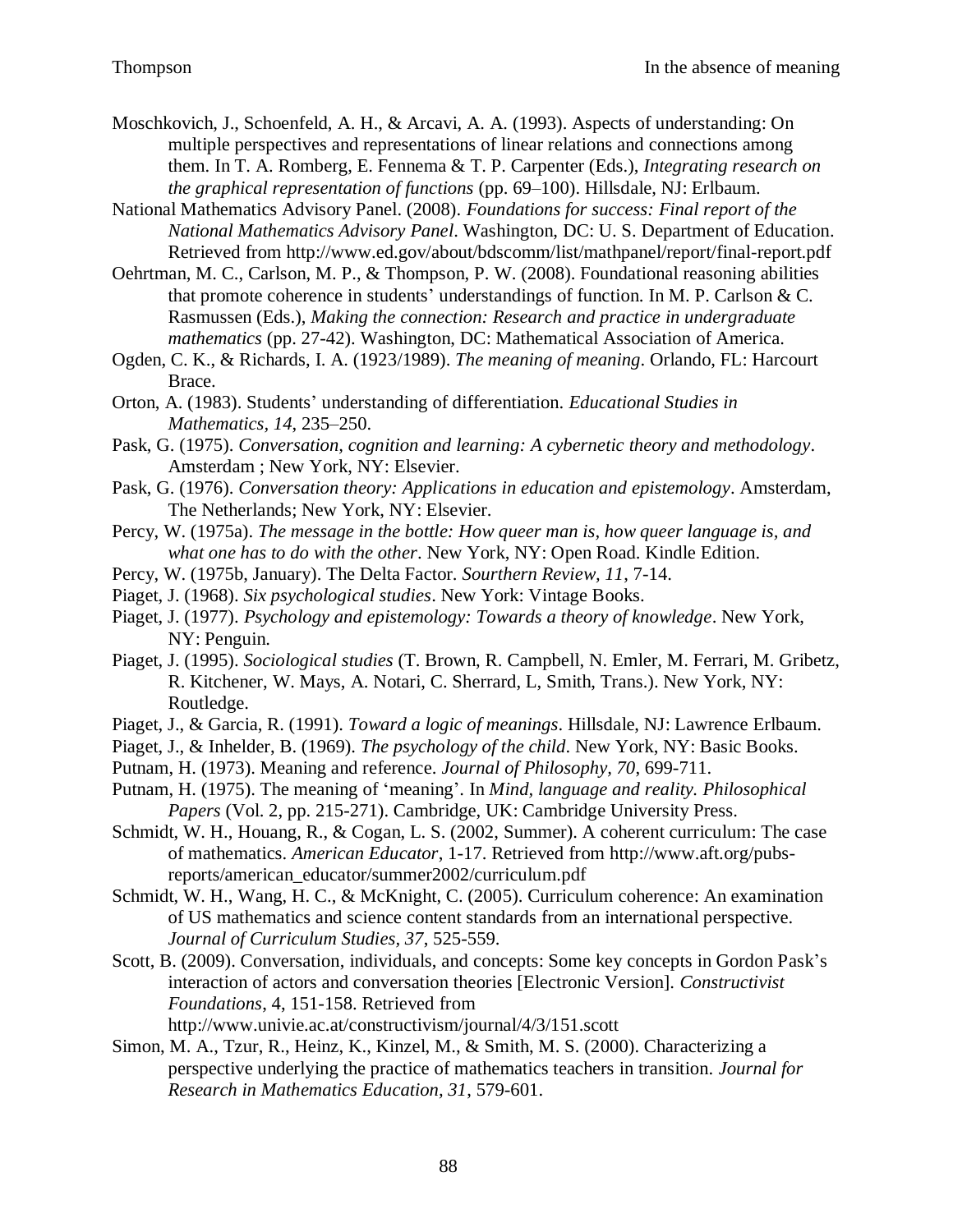- Skemp, R. (1961). Reflective intelligence and mathematics. *The British Journal of Educational Psychology, 31*, 44–55.
- Skemp, R. (1962). The need for a schematic learning theory. *The British Journal of Educational Psychology, 32*, 133–142.
- Skemp, R. (1979). *Intelligence, learning, and action*. New York, NY: John Wiley & Sons.
- Sofronos, K. S., & DeFranco, T. C. (2010). An examination of the knowledge base for teaching among mathematics faculty teaching calculus in higher education. In F. Hitt, D. Holton & P. W. Thompson (Eds.), *Research in Collegiate Mathematics Education, 7*, Issues in Mathematics Education (Vol. 16, pp. 171-206). Providence, RI: American Mathematical Society.
- Steffe, L. P., & Thompson, P. W. (2000). Interaction or intersubjectivity? A reply to Lerman. *Journal for Research in Mathematics Education, 31*, 191-209.
- Stigler, J. W., Gonzales, P., Kawanaka, T., Knoll, S., & Serrano, A. (1999). *The TIMSS Videotape Classroom Study: Methods and findings from an exploratory research project on eighth-grade mathematics instruction in Germany, Japan, and the United States* (National Center for Education Statistics Report, Number NCES 99-0974). Washington, DC: U. S. Government Printing Office.
- Stigler, J. W., & Hiebert, J. (1999). *The teaching gap*. New York, NY: Free Press.
- Stroud, C. (2010). *Students' understandings of instantaneous rate of change: Report of a pilot study*. Tempe, AZ: School of Mathmatics and Statistics, Arizona State University.
- Thompson, A. G., & Thompson, P. W. (1996). Talking about rates conceptually, Part II: Mathematical knowledge for teaching. *Journal for Research in Mathematics Education, 27*, 2-24.
- Thompson, P. W. (1987). Mathematical microworlds and intelligent computer-assisted instruction. In G. Kearsley (Ed.), *Artificial Intelligence and Education* (pp. 83–109). New York, NY: Addison-Wesley.
- Thompson, P. W. (1989). Artificial intelligence, advanced technology, and learning and teaching algebra. In C. Kieran & S. Wagner (Eds.), *Research issues in the learning and teaching of algebra* (pp. 135–161). Hillsdale, NJ: Erlbaum.
- Thompson, P. W. (1994a). Images of rate and operational understanding of the Fundamental Theorem of Calculus. *Educational Studies in Mathematics, 26*, 229–274.
- Thompson, P. W. (1994b). Students, functions, and the undergraduate mathematics curriculum. In E. Dubinsky, A. H. Schoenfeld & J. J. Kaput (Eds.), *Research in Collegiate Mathematics Education, 1*, Issues in Mathematics Education (Vol. 4, pp. 21–44). Providence, RI: American Mathematical Society.
- Thompson, P. W. (1994c). The development of the concept of speed and its relationship to concepts of rate. In G. Harel & J. Confrey (Eds.), *The development of multiplicative reasoning in the learning of mathematics* (pp. 179–234). Albany, NY: SUNY Press.
- Thompson, P. W. (1996). Imagery and the development of mathematical reasoning. In L. P. Steffe, P. Nesher, P. Cobb, G. A. Goldin & B. Greer (Eds.), *Theories of mathematical learning* (pp. 267-283). Hillsdale, NJ: Erlbaum.
- Thompson, P. W. (2000). Radical constructivism: Reflections and directions. In L. P. Steffe & P. W. Thompson (Eds.), *Radical constructivism in action: Building on the pioneering work of Ernst von Glasersfeld* (pp. 412-448). London, England: Falmer Press.
- Thompson, P. W. (2008a). On professional judgment and the National Mathematics Advisory Panel Report. *Educational Researcher, 38*, 582-587.